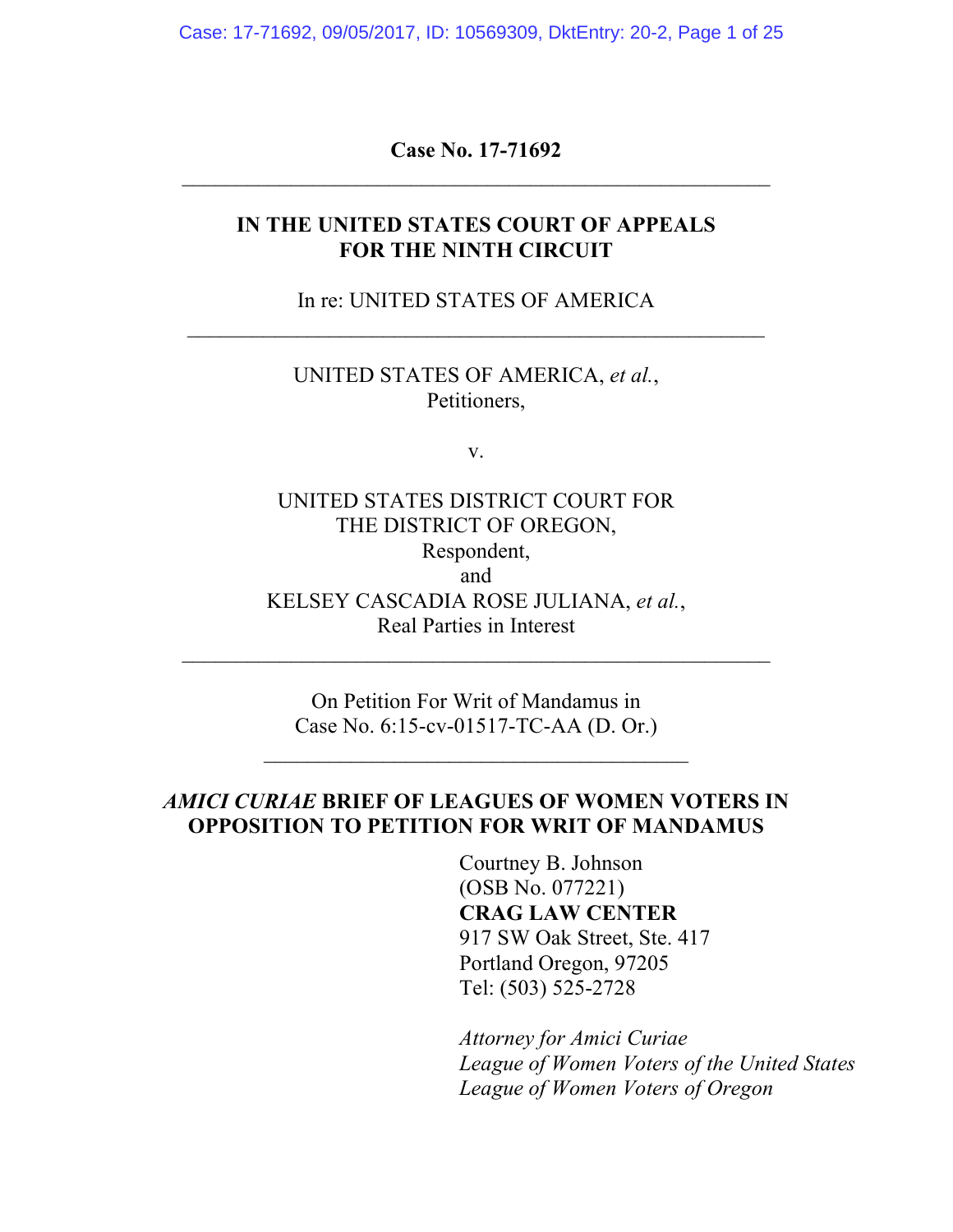# **CORPORATE DISCLOSURE STATEMENT**

Pursuant to Rule 26.1 of the Federal Rules of Appellate Procedure, *amici curiae* League of Women Voters of the United States and League of Women Voters of Oregon each states that it does not have a parent corporation and that no publicly-held companies hold 10% or more of its stock.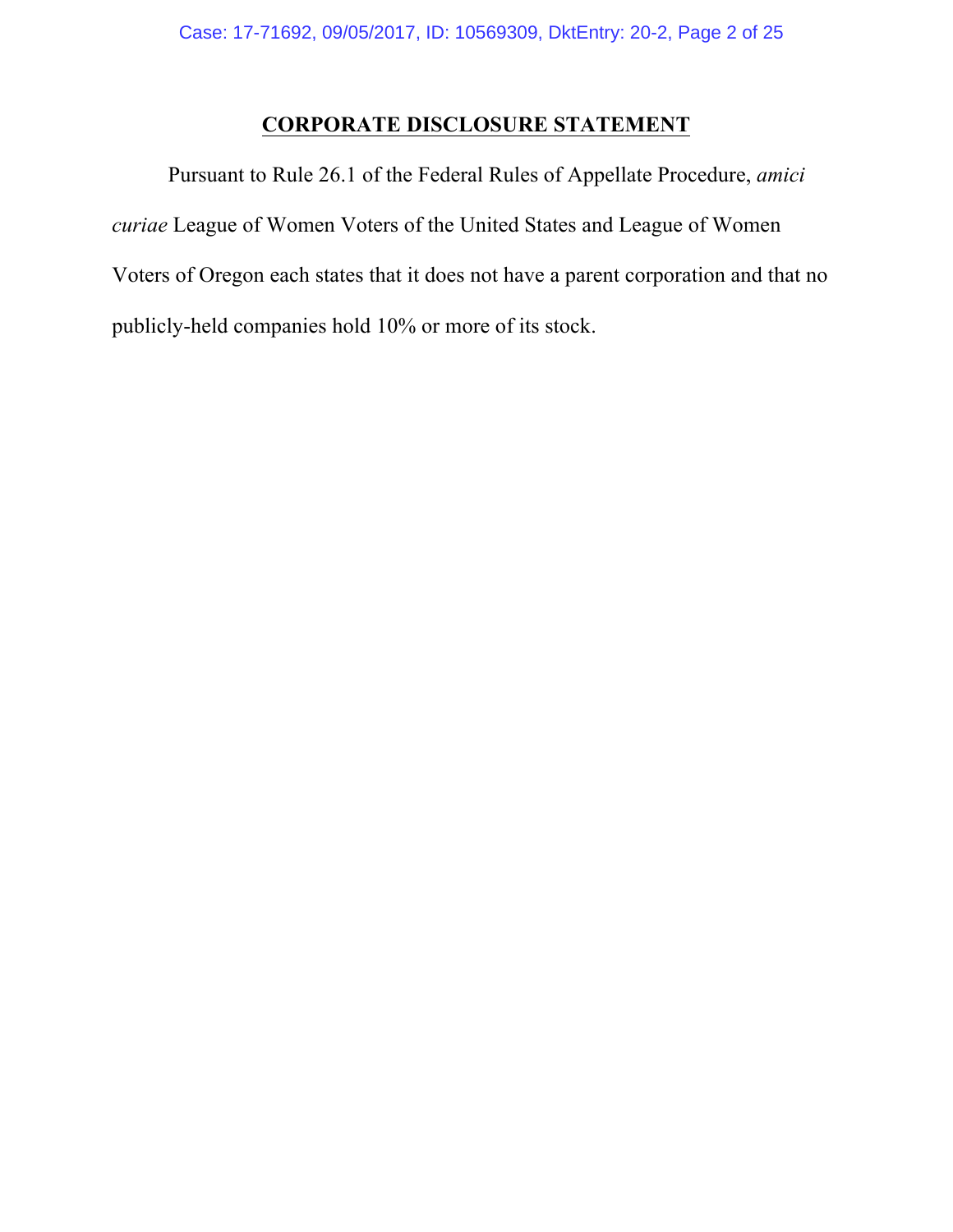# **TABLE OF CONTENTS**

# PAGE

| I.   |                |                                                                                                                          |
|------|----------------|--------------------------------------------------------------------------------------------------------------------------|
| Π.   |                |                                                                                                                          |
| III. |                |                                                                                                                          |
|      | $\mathsf{A}$ . |                                                                                                                          |
|      | <b>B</b> .     | The District Court is Acting in Its Proper Role as a Check and<br>Balance on the Political Branches of Government and to |
|      |                | 1. The District Court Properly Recognized Plaintiffs' Standing11                                                         |
|      |                | 2. The District Court is the Proper Venue to Resolve                                                                     |
|      |                |                                                                                                                          |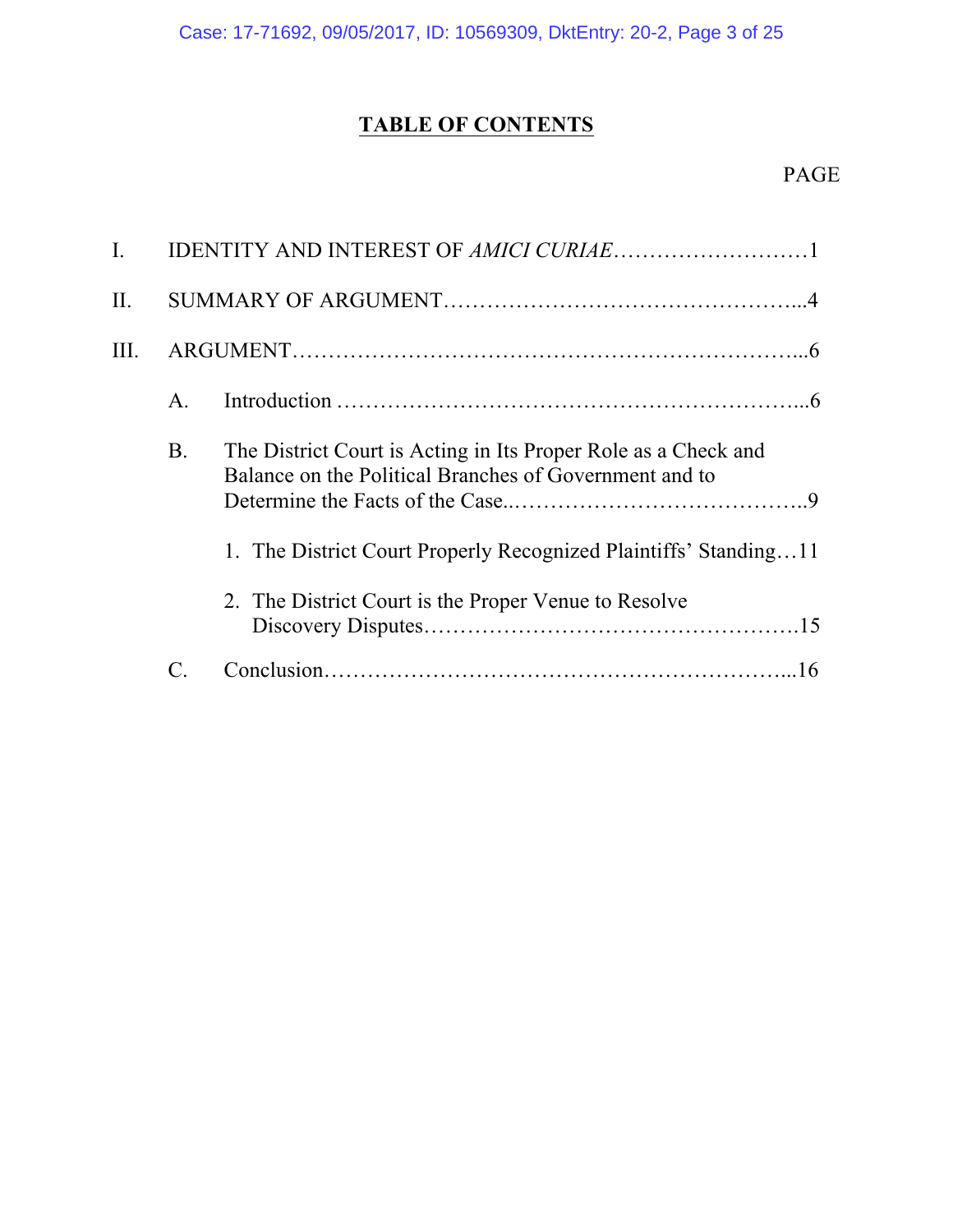# **TABLE OF AUTHORITIES**

| Cases                                                  |  |
|--------------------------------------------------------|--|
|                                                        |  |
|                                                        |  |
|                                                        |  |
|                                                        |  |
|                                                        |  |
|                                                        |  |
|                                                        |  |
|                                                        |  |
|                                                        |  |
|                                                        |  |
| League of Women Voters of the United States v. Fields, |  |
| League of Women Voters v. Newby,                       |  |
|                                                        |  |
|                                                        |  |
|                                                        |  |
|                                                        |  |
|                                                        |  |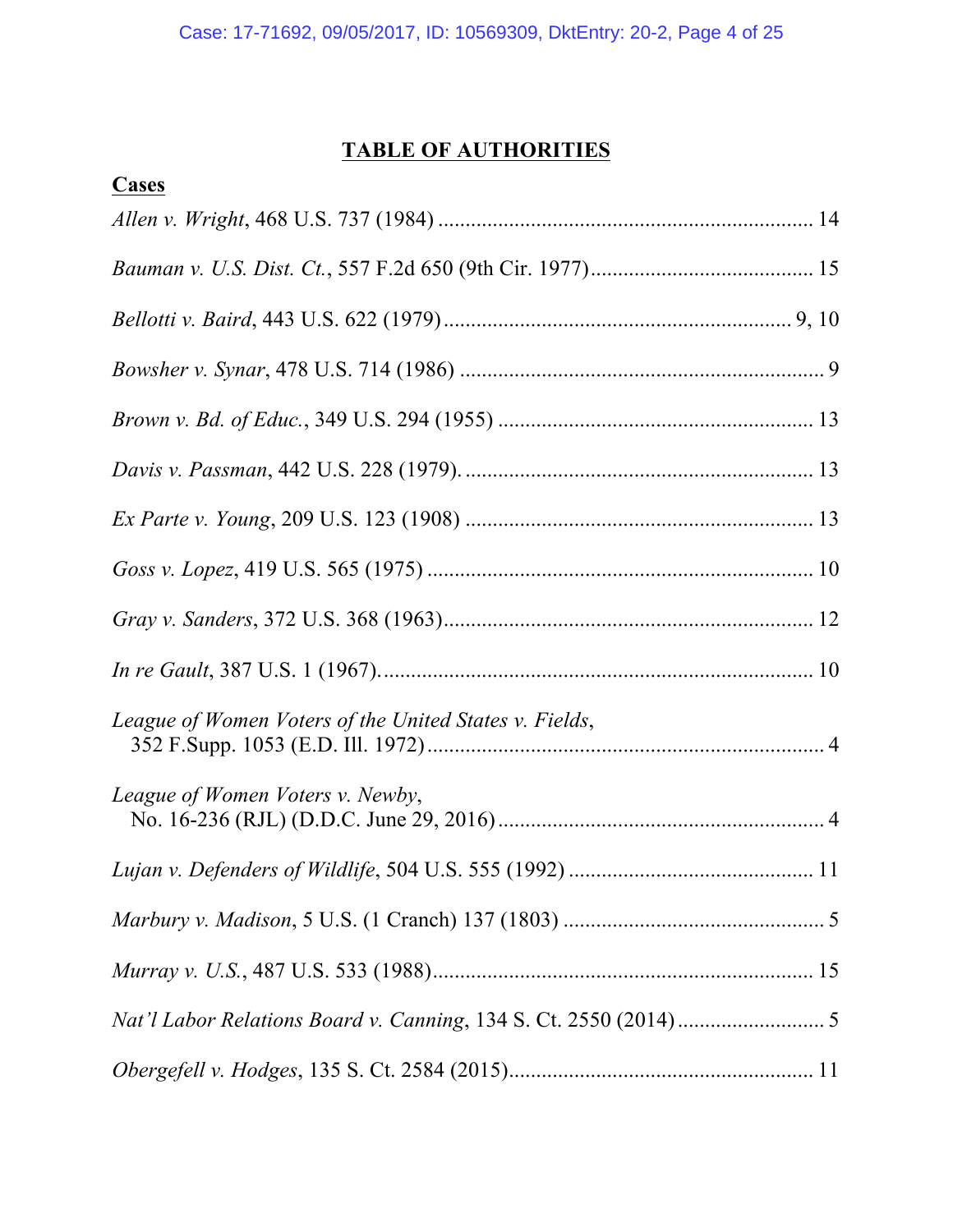| Tinker v. Des Moines Indep. Cmty. Sch. Dist., 393 U.S. 503 (1969)  10 |  |
|-----------------------------------------------------------------------|--|
|                                                                       |  |
|                                                                       |  |

# **Constitutional Provisions**

|--|

# **Other Authorities**

| American Academy of Pediatrics Council on Environmental Health, Policy<br>Statement on Global Climate Change and Children's Health,                           |
|---------------------------------------------------------------------------------------------------------------------------------------------------------------|
| American Meteorological Society, State of the Climate in 2016 (Blunden, J. and<br>D.S. Arndt, eds., Aug. 2017), 98 BULL. OF AM. METEOR. SOC'Y, no. 8  6, 7    |
| Antonin Scalia, The Doctrine of Standing as an Essential Element of the<br>Separation of Powers, 27 SUFFOLK U. L. REV. 881 (1983) 12                          |
| Brief of Amici Curiae Common Cause, League of Women Voters of the United<br>States and Project Vote, Inc., In Support of Appellants, Ohio A. Philip Randolph  |
| Brief of League of Women Voters of Oregon, et al., as Amici Curiae in Support of<br>Plaintiffs-Appellants, Chernaik v. Brown, No. A159826 (Or. App.) (Mar. 3, |
|                                                                                                                                                               |
|                                                                                                                                                               |
| EPA, FACT SHEET: CLIMATE CHANGE AND THE HEALTH OF CHILDREN                                                                                                    |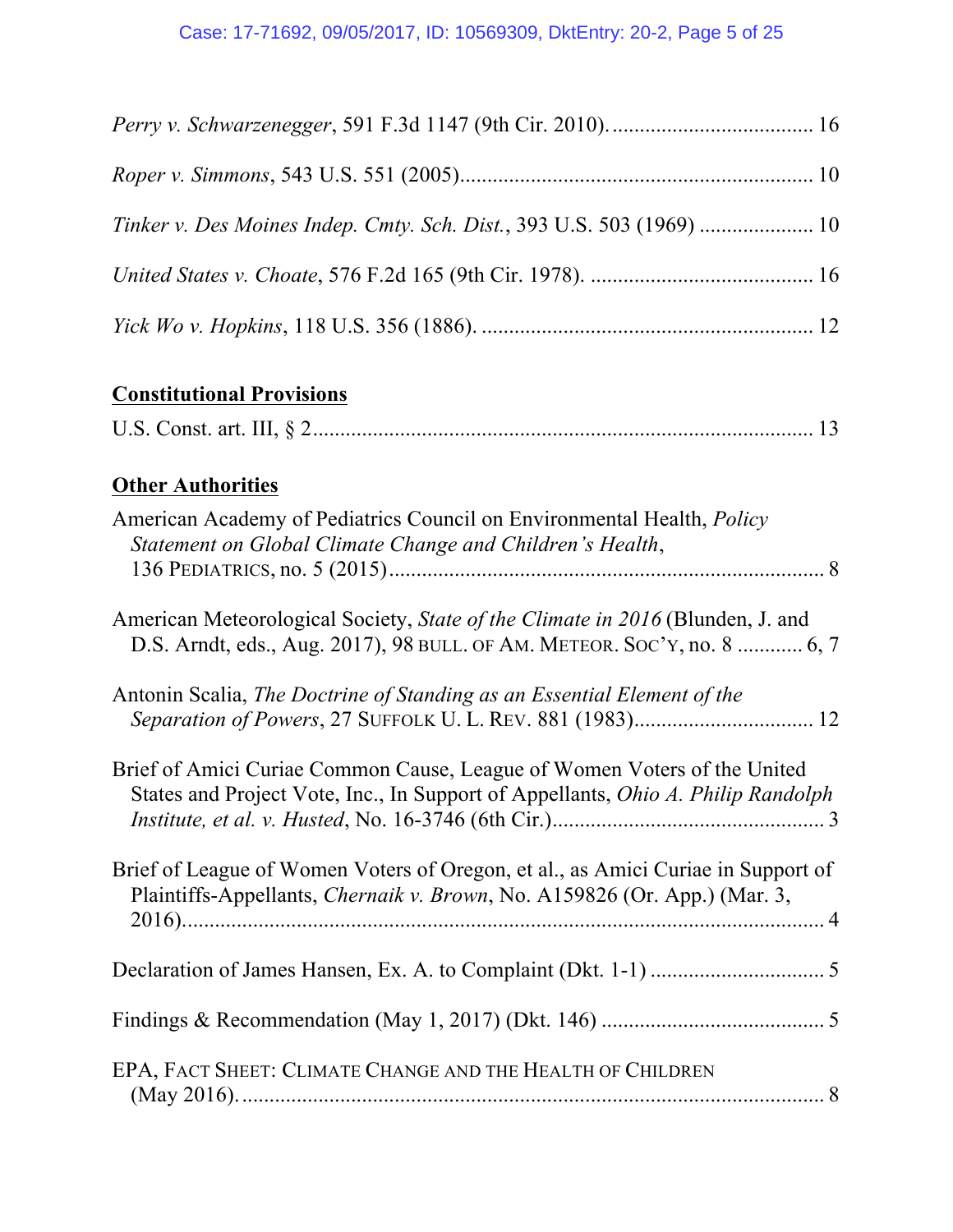# Case: 17-71692, 09/05/2017, ID: 10569309, DktEntry: 20-2, Page 6 of 25

| John Edward Davidson, Tomorrow's Standing Today,                                                                                           |
|--------------------------------------------------------------------------------------------------------------------------------------------|
| Letter from the District Court for the District of Oregon (Aug. 25, 2017) 16                                                               |
|                                                                                                                                            |
|                                                                                                                                            |
| Sonja C. Grover, YOUNG PEOPLE'S HUMAN RIGHTS AND THE POLITICS OF VOTING                                                                    |
| U.S. GLOBAL CHANGE RESEARCH PROGRAM, CLIMATE SCIENCE SPECIAL REPORT: A<br>SUSTAINED ASSESSMENT ACTIVITY OF THE U.S. GLOBAL CHANGE RESEARCH |
| WILLIAM BLACKSTONE, 1 COMMENTARIES (Bernard C. Gavit ed., 1941) 13                                                                         |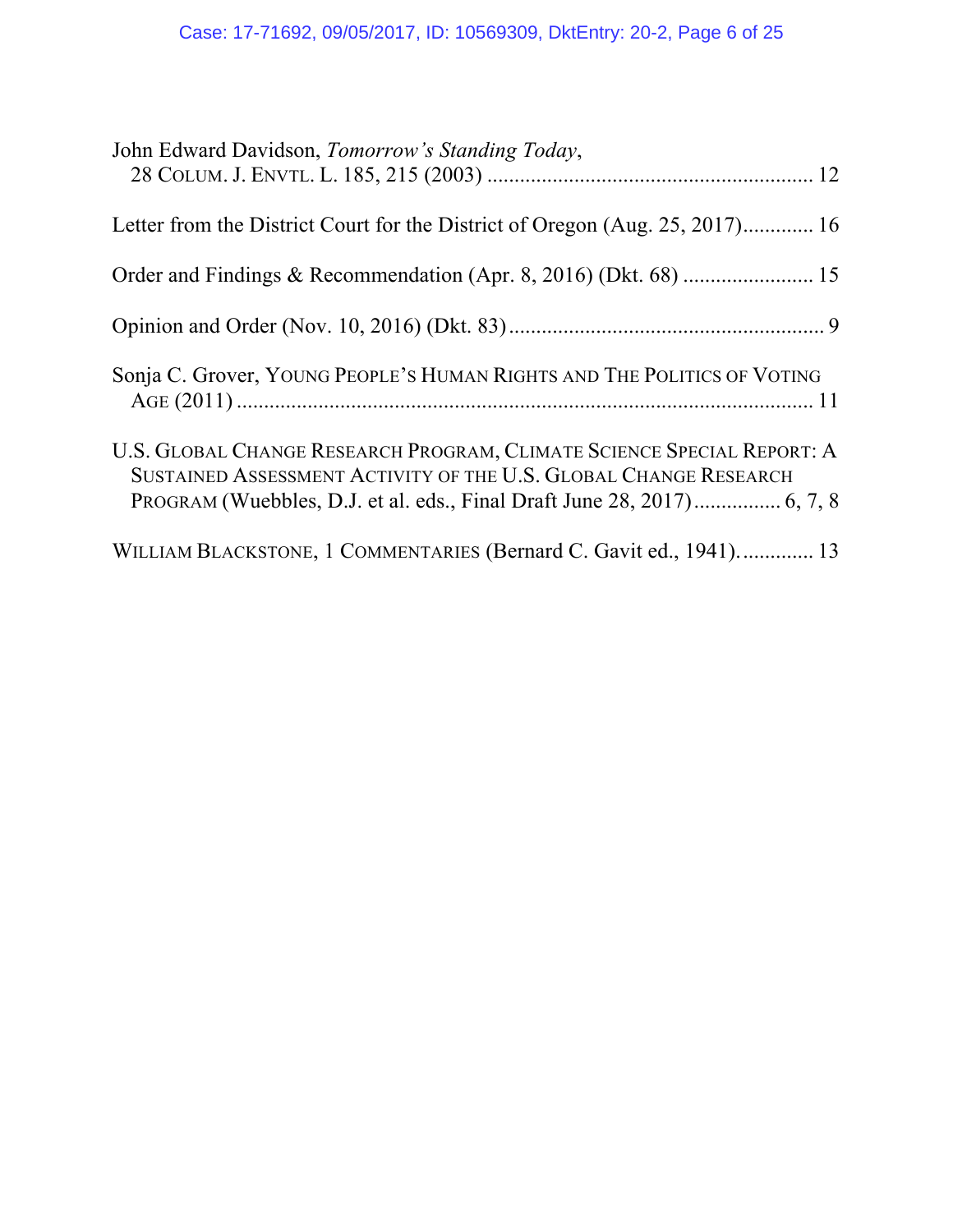## *AMICI CURIAE* **BRIEF IN OPPOSITION TO PETITION FOR WRIT OF MANDAMUS**

No party's counsel authored this brief, and no party, party's counsel, or other person contributed money for the preparation or filing of this brief. FRAP  $29(a)(4)(E)$ .

#### **I. IDENTITY AND INTEREST OF** *AMICI CURIAE*

The League of Women Voters of the United States ("LWVUS") is a grassroots, nonpartisan, nonprofit organization that encourages informed, active, and inclusive participation in government in order to promote political responsibility and to better serve the democratic interests and principles of *all* peoples of the United States, including underrepresented groups. LWVUS's primary focus and activities consist of: (1) protecting voters by ensuring that *all*  voters—particularly those from traditionally underserved or underrepresented demographics, including young adults, new citizens, and minorities—have the opportunity and information to exercise their vote; (2) educating and engaging voters by assisting and encouraging voter registration, education with respect to candidates and their positions, and voter turnout; (3) reforming the influence of money in politics through reclaiming our nation's campaign finance system in order to increase governmental transparency, combat corruption, and maximize citizen participation in the political process; and (4) protecting the environment by supporting legislation that seeks to protect our country from the physical,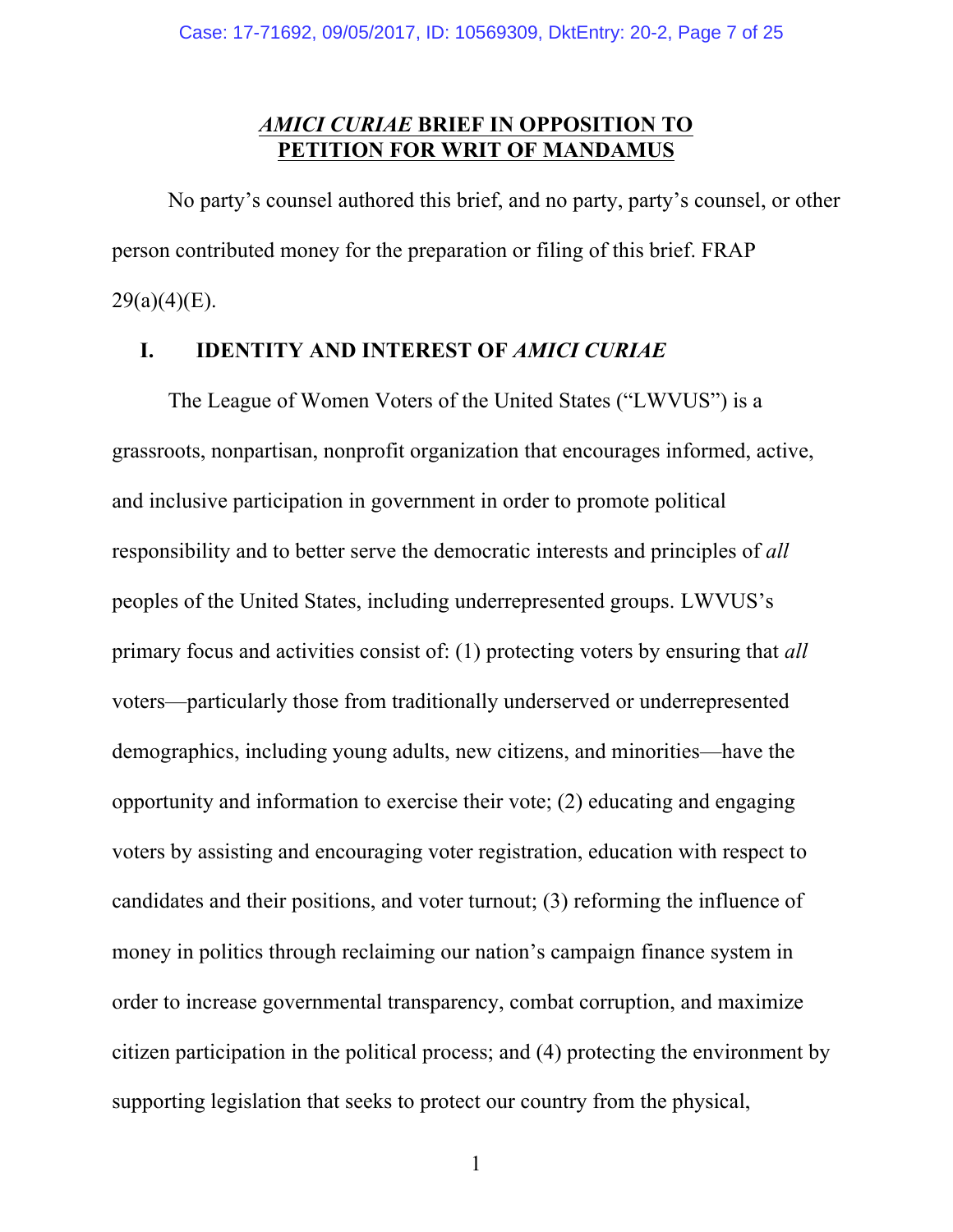#### Case: 17-71692, 09/05/2017, ID: 10569309, DktEntry: 20-2, Page 8 of 25

economic, and public health effects of climate change while providing pathways to economic prosperity.

LWVUS believes that climate change is the greatest environmental challenge of our generation and that averting the damaging effects of climate change requires actions from both individuals and governments at local, state, national and international levels. LWVUS supports legislative solutions and strong executive branch action, and works to build support for action on climate change nationally and at the state and local levels to avoid irrevocable damage to our planet.

The League of Women Voters of Oregon ("LWVOR") is also a grassroots, nonpartisan, nonprofit organization. LWVOR shares LWVUS's primary mission and focus of ensuring effective representative government through voter registration, education, and mobilization, and works to ensure that the voices and interests of all individuals, particularly those underrepresented in government, are spoken and accounted for in political decision-making. LWVOR also works to advocate for sound environmental policy. Since the 1950s, LWVOR has been at the forefront of efforts to protect air, land, and water resources. LWVOR's Social Policy directs members to secure equal rights and equal opportunity for all, as well as promote social and economic justice and the health and safety of all Americans. LWVOR's members work to preserve the physical, chemical, and biological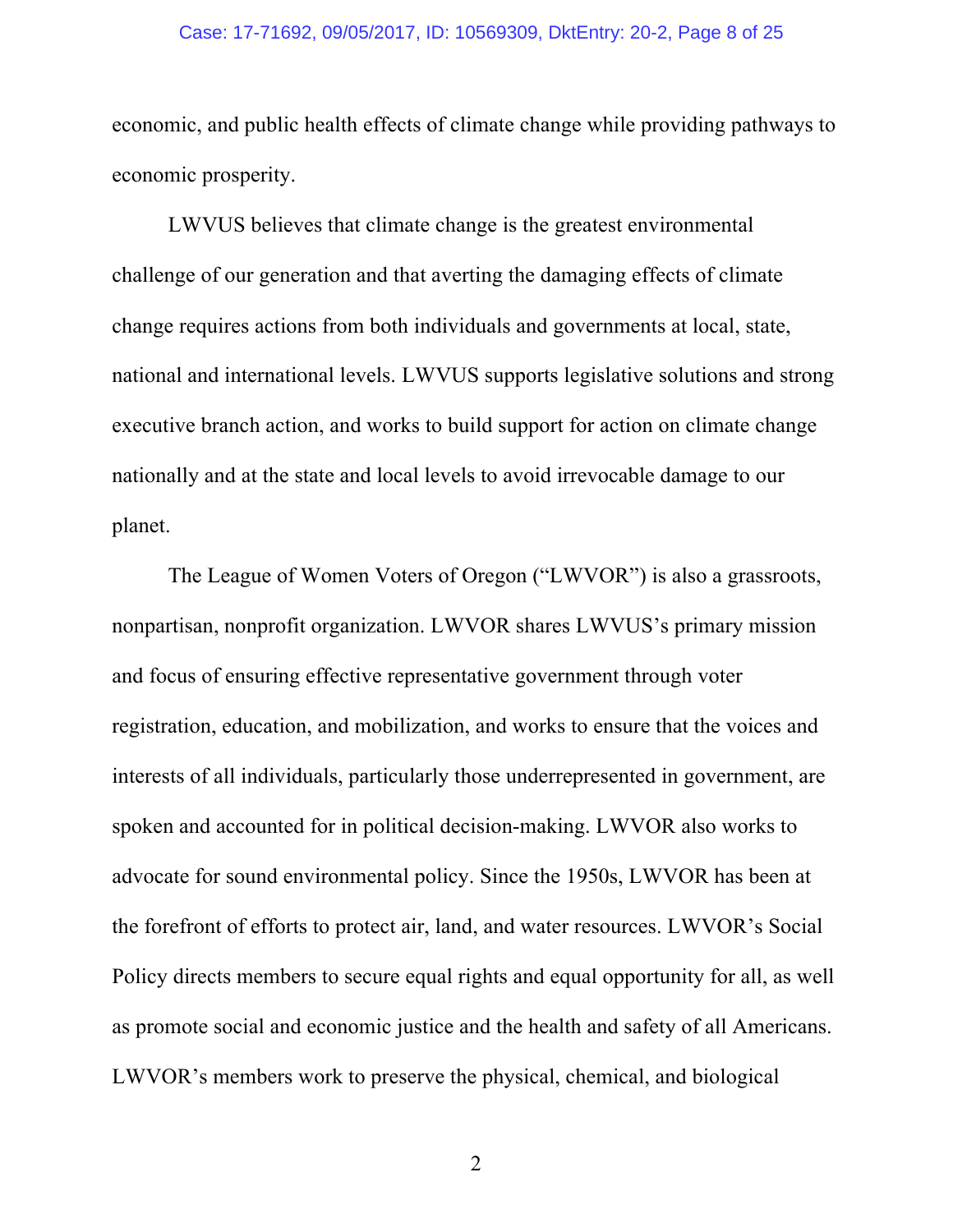#### Case: 17-71692, 09/05/2017, ID: 10569309, DktEntry: 20-2, Page 9 of 25

integrity of the ecosystem, with maximum protection of public health and environment. LWVOR believes that climate change is one of the most serious threats to the environment, health, and economy of our nation.

Focused as they are on engaging citizens to participate in the democratic process to ensure that the interests of *all* Americans are represented in a transparent, participatory, and politically accountable government, and respecting the proper role of each branch of government, *amici* direct their limited efforts at effectuating change primarily though the legislative and executive branches. However, where appropriate in certain limited circumstances, *amici* recognize that judicial involvement is necessary to safeguard the fundamental rights of underrepresented individuals when the other branches of government have failed them. In limited circumstances such as those presented in this action, *amici* participate in litigation in order to ensure that the interests of representative democracy are served.

To that end, *amici* have occasionally, but sparingly, joined in suits or filed amicus briefs in cases primarily with respect to disputes in which the voting rights of individuals have been infringed, $<sup>1</sup>$  but also in similar cases, such as this one, in</sup>

<sup>&</sup>lt;sup>1</sup> See, e.g., Brief of Amici Curiae Common Cause, League of Women Voters of the United States and Project Vote, Inc., In Support of Appellants, *Ohio A. Philip Randolph Institute, et al. v. Husted*, No. 16-3746 (6th Cir.) (Appeal regarding Ohio's removal of voters from voter roles under National Voter Registration Act) *available at* http://lwv.org/files/Filed%20Amici%20Curiae%20Brief%20-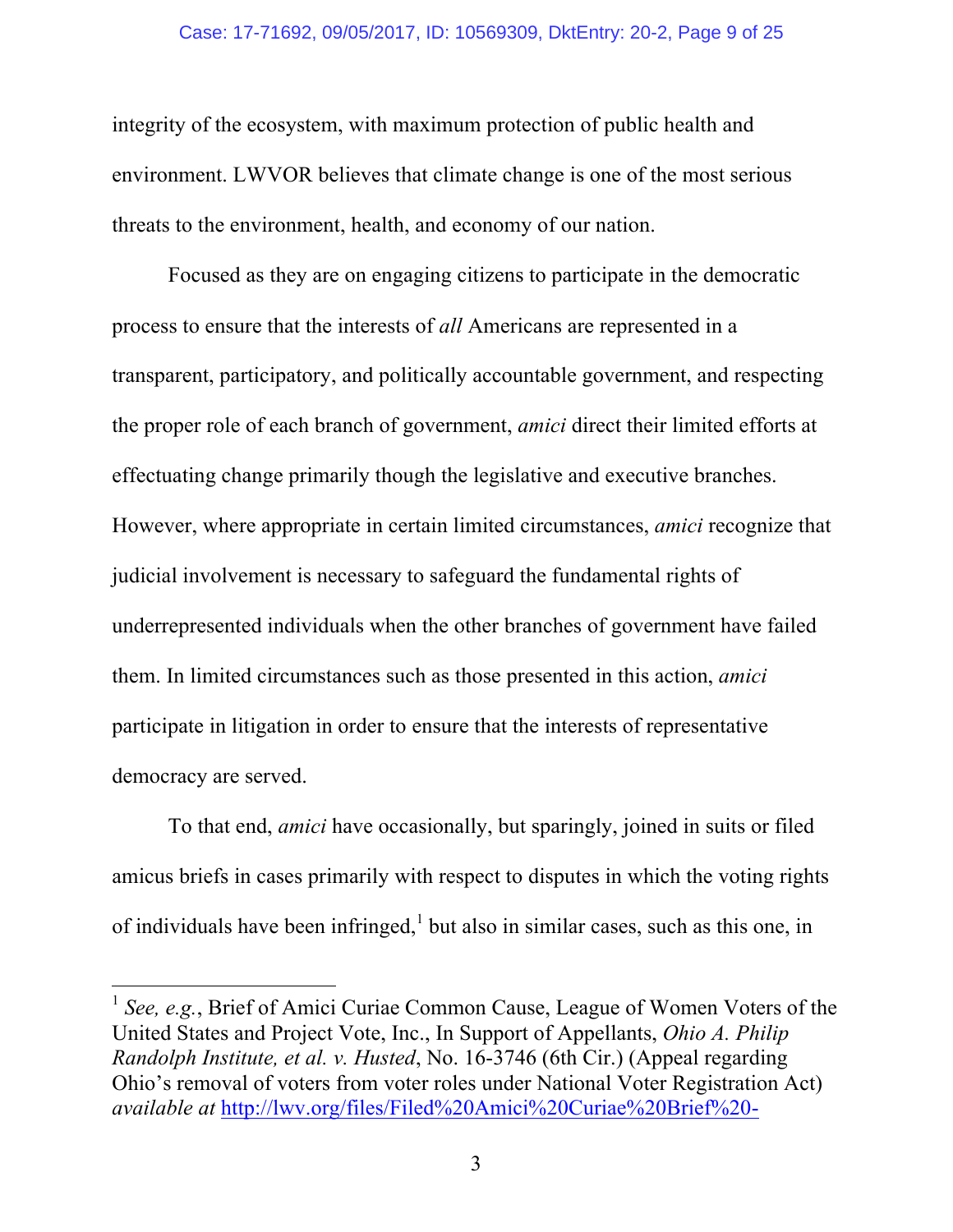which other fundamental rights of underrepresented groups have been adversely impacted.<sup>2</sup>

*Amici* file this brief in opposition to the Petition for Writ of Mandamus to emphasize the proper role of the courts, in keeping with the separation of powers, to serve as a check and balance to the legislative and executive branches, particularly when their actions, as here, have infringed upon the fundamental rights of individuals.

### **II. SUMMARY OF ARGUMENT**

*Amici Curiae* respectfully request this Court deny Defendants' Petition. These Youth Plaintiffs' fundamental rights arising under the Constitution and Public Trust Doctrine have been and are being infringed by Defendants' historical and continuing creation and exacerbation of a dangerous climate system. Given their age, Plaintiffs cannot rely on the representational political process to safeguard their fundamental rights. Their only redress is through the judiciary. "The very essence of civil liberty certainly consists in the right of every individual to claim the protection of the laws, whenever he receives an injury." *Marbury v.* 

%20Common%20Cause%2C%20LWV%2C%20Project%20Vote.pdf; *League of Women Voters v. Newby*, No. 16-236 (RJL) (D.D.C. June 29, 2016) (Challenge to HB 589 as voter suppression bill); and *League of Women Voters of the United States v. Fields*, 352 F.Supp. 1053 (E.D. Ill. 1972) (Challenge to discrimination in voter registration practices).

<u> 1989 - Andrea San Andrea San Andrea San Andrea San Andrea San Andrea San Andrea San Andrea San Andrea San An</u>

<sup>2</sup> *See* Brief of League of Women Voters of Oregon, et al., as Amici Curiae in Support of Plaintiffs-Appellants, *Chernaik v. Brown*, No. A159826 (Or. App.) (Mar. 3, 2016).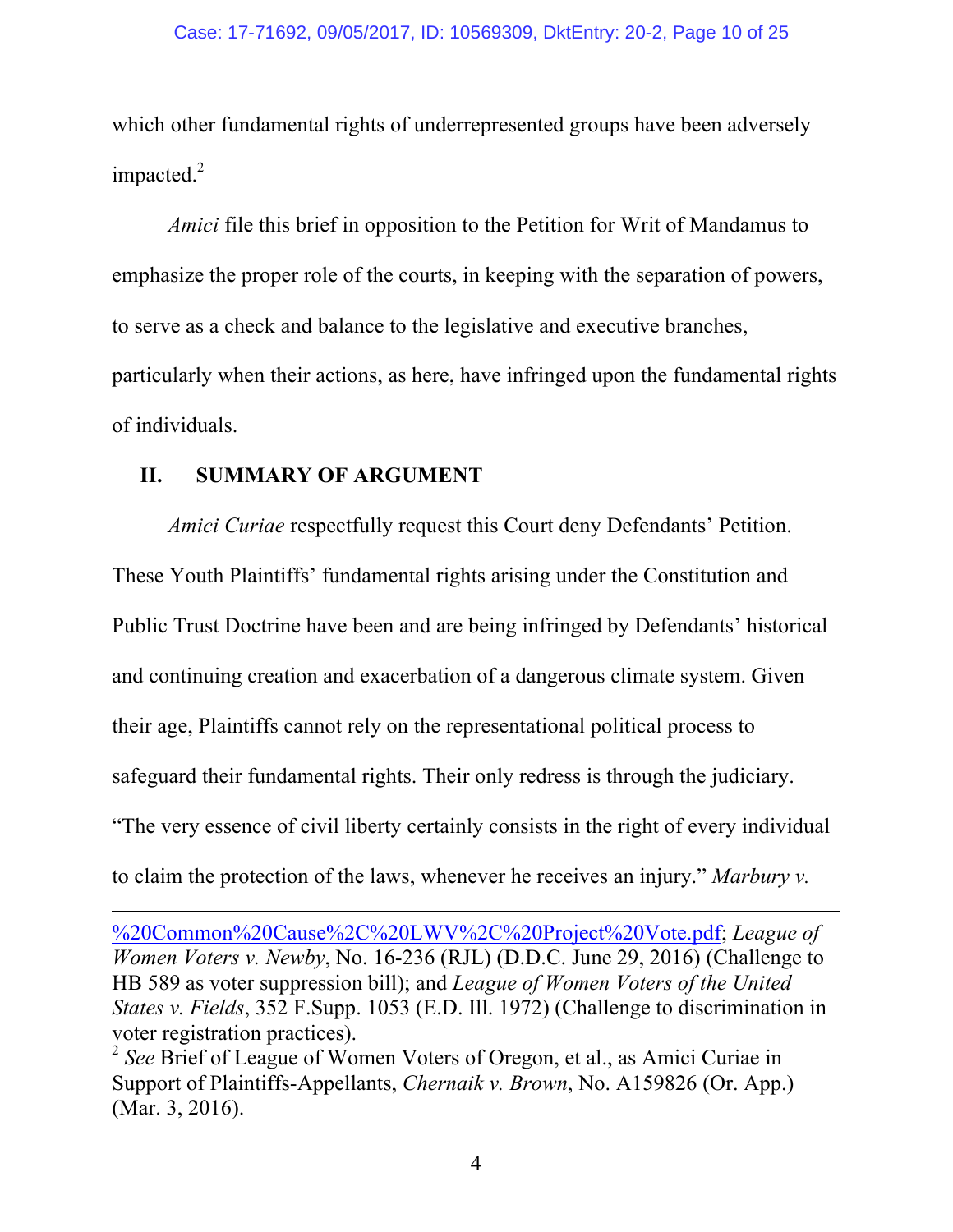*Madison*, 5 U.S. (1 Cranch) 137, 163 (1803). As a check on the legislative and executive branches, "[i]t is emphatically the province and duty of the judicial department to say what the law is." *Id.* at 177. "[P]olicing the enduring structure of constitutional government when the political branches fail to do so is one of the most vital functions of this Court." *Nat'l Labor Relations Board v. Canning*, 134 S. Ct. 2550, 2593 (2014) (Scalia, A., concurring) (internal quotations omitted).

The urgency of this case further supports allowing the District Court proceedings to continue without intermediate review by this Court. As explained by Dr. James Hansen,<sup>3</sup> "[a]ction is required to preserve and restore the climate system such as we have known it in order for the planet as we have known it to be able to continue adequately to support the lives and prospects of young people and future generations." Declaration of James Hansen, Dkt. 1-1 ¶ 76.<sup>4</sup> Magistrate Judge Thomas Coffin acknowledged the pressing nature of the matter and the need for judicial review:

[D]efendants have since admitted that human induced climate change is harming the environment to the point where it will relatively soon become increasingly less habitable causing an array of severe deleterious effects . . . .

Dkt. 146 at 14.

<sup>&</sup>lt;sup>3</sup> Dr. Hansen is the former Director of the NASA Goddard Institute for Space Studies and current Adjunct Professor at Columbia University's Earth Institute, where he directs the University's Climate Science Program.<br><sup>4</sup> Amici refer to the District Court docket as "Dkt." and to the Ninth Circuit docket

as "Doc."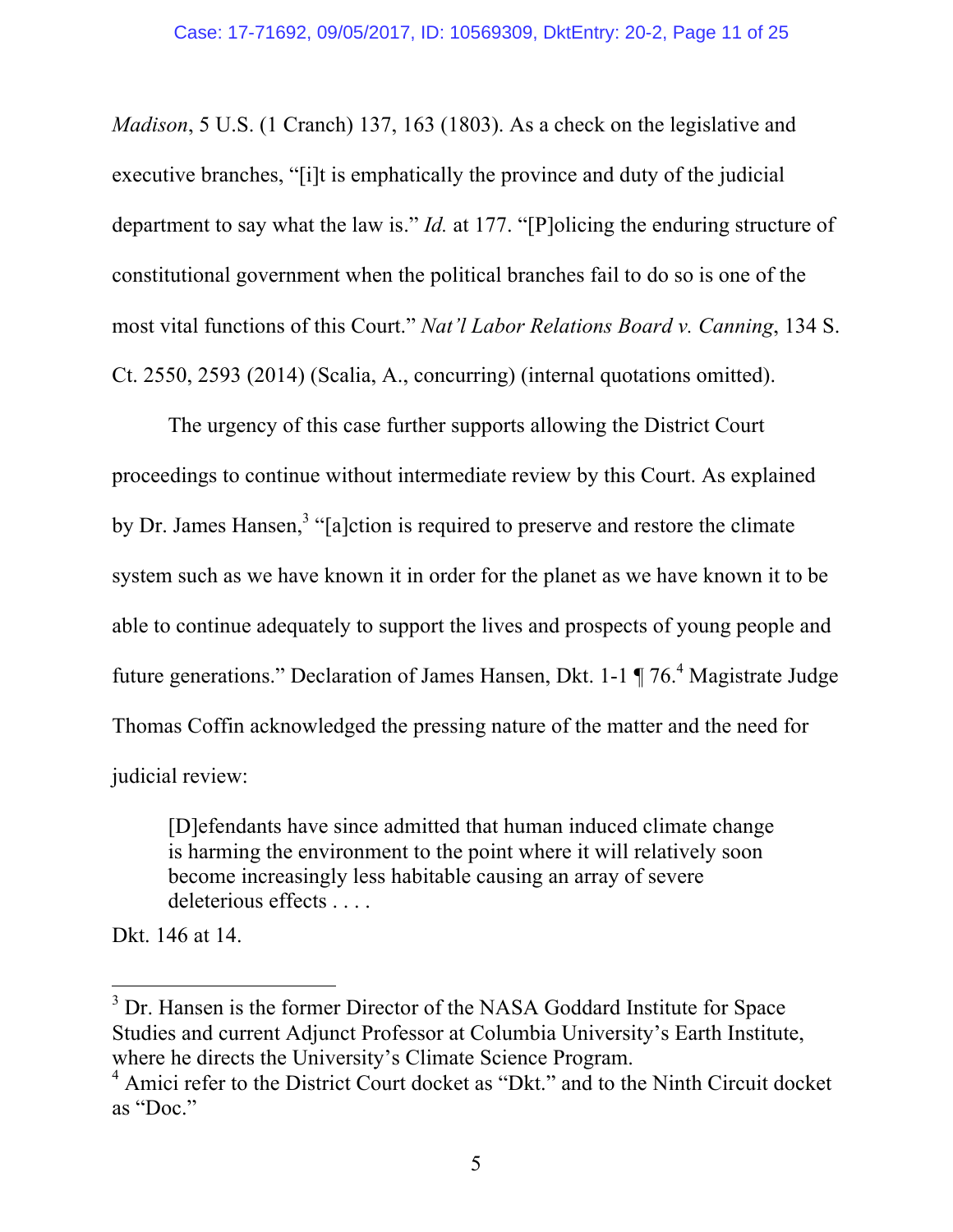The District Court properly exercised its constitutional duty to serve as a check and balance on the other branches of government in denying Defendants' motion to dismiss and setting a schedule for the case to move forward. As the case proceeds, the District Court will continue to fulfill its proper role. Any concerns Defendants have with respect to discovery can be addressed in the normal course of the discovery process. By denying this Petition, this Court confirms the District Court's role as arbiter of facts and allows the trial process to develop a robust record for future appellate review.

#### **III. ARGUMENT**

#### **A. Introduction**

Climate change is no longer a theoretical, future possibility—it is upon us now. In 2016, every state in the U.S. had an above-average summer temperature. American Meteorological Society, *State of the Climate in 2016* (Blunden, J. and D.S. Arndt, eds., Aug. 2017), 98 BULL. OF AM. METEOR. SOC'Y, no. 8, at 178. 16 of the last 17 years are the warmest years on record for the globe. U.S. GLOBAL CHANGE RESEARCH PROGRAM, CLIMATE SCIENCE SPECIAL REPORT: A SUSTAINED ASSESSMENT ACTIVITY OF THE U.S. GLOBAL CHANGE RESEARCH PROGRAM 13 (Wuebbles, D.J. et al. eds., Final Draft June 28, 2017) (hereinafter "Final Draft Report"). Average annual temperature over the contiguous United States increased by 1.8°F (1.0°C) between 1901 and 2016. *Id.* at 17. Of that change, 1.2°F increase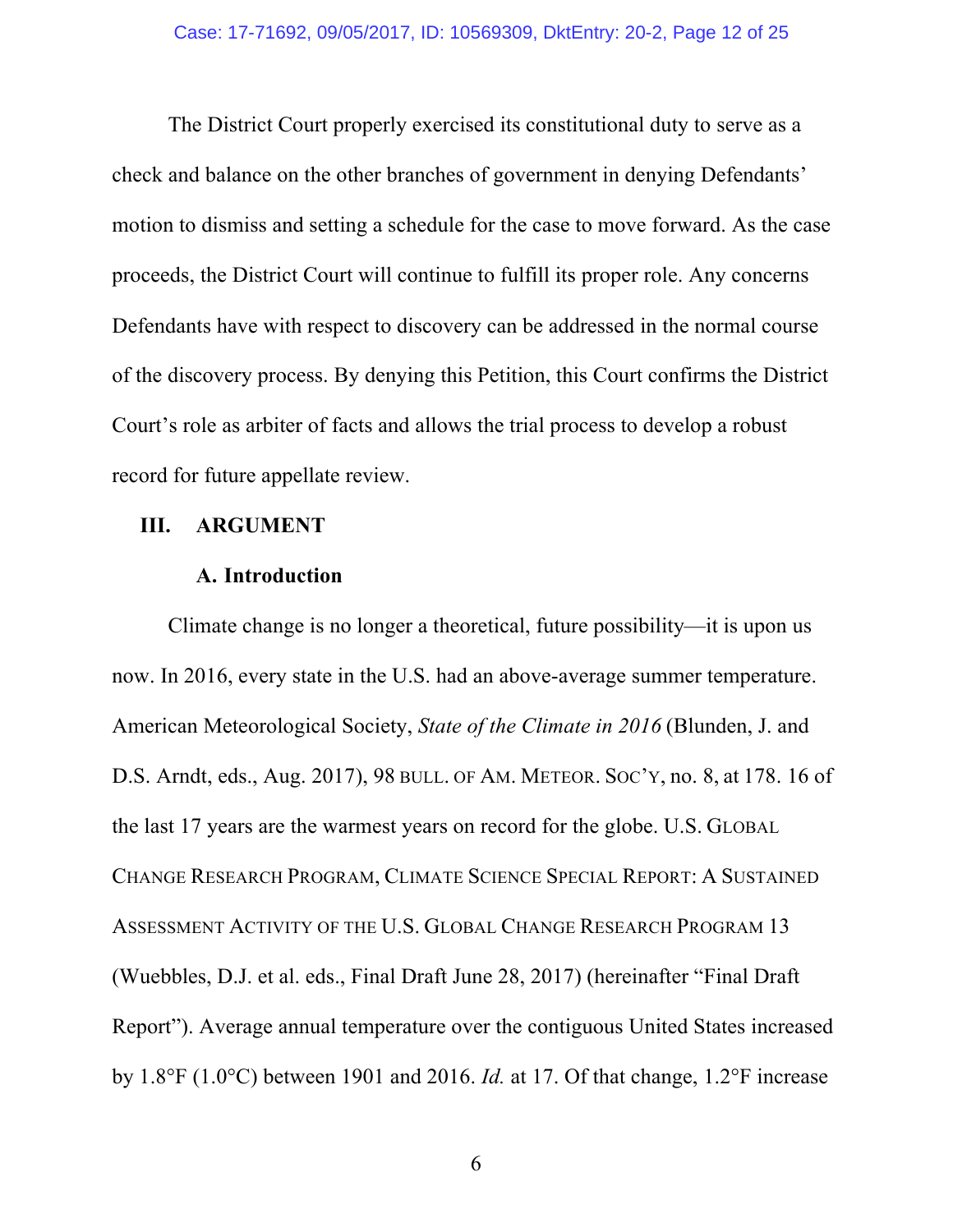occurred since 1986. *Id.* These temperatures are projected to rise even further, with an increase of 2.5°F possible over the next few decades, and much larger rises by late century. *Id.* Consistent with this warming, most regions of the U.S. have seen the frequency and intensity of extreme heat and heavy precipitation events increasing. *Id.* at 19. Extreme temperature events are virtually certain to increase in frequency and intensity in the future as global temperatures rise. *Id.* at 22.

These rising global temperatures have consequences now, including more frequent dangerous climate events such as wildfire, major flooding and extreme drought. In 2016 there were 15 weather and climate events in the U.S. with losses exceeding \$1 billion each. *State of the Climate in 2016* at 178. Cumulatively, these events led to 138 fatalities and caused \$46.0 billion in total, direct costs. *Id.* Projections of the economic losses—let alone the loss of life—from Hurricane Harvey continue to rise by the day.

Climate change disproportionately threatens America's children for at least two reasons. First, the progressive nature of the impacts of climate change means that today's youth and future generations will see greater warming and more frequent and severe extreme weather events, including drought and flooding. "Warming and associated climate effects from  $CO<sub>2</sub>$  emissions persist for decades to millennia." Final Draft Report at 34.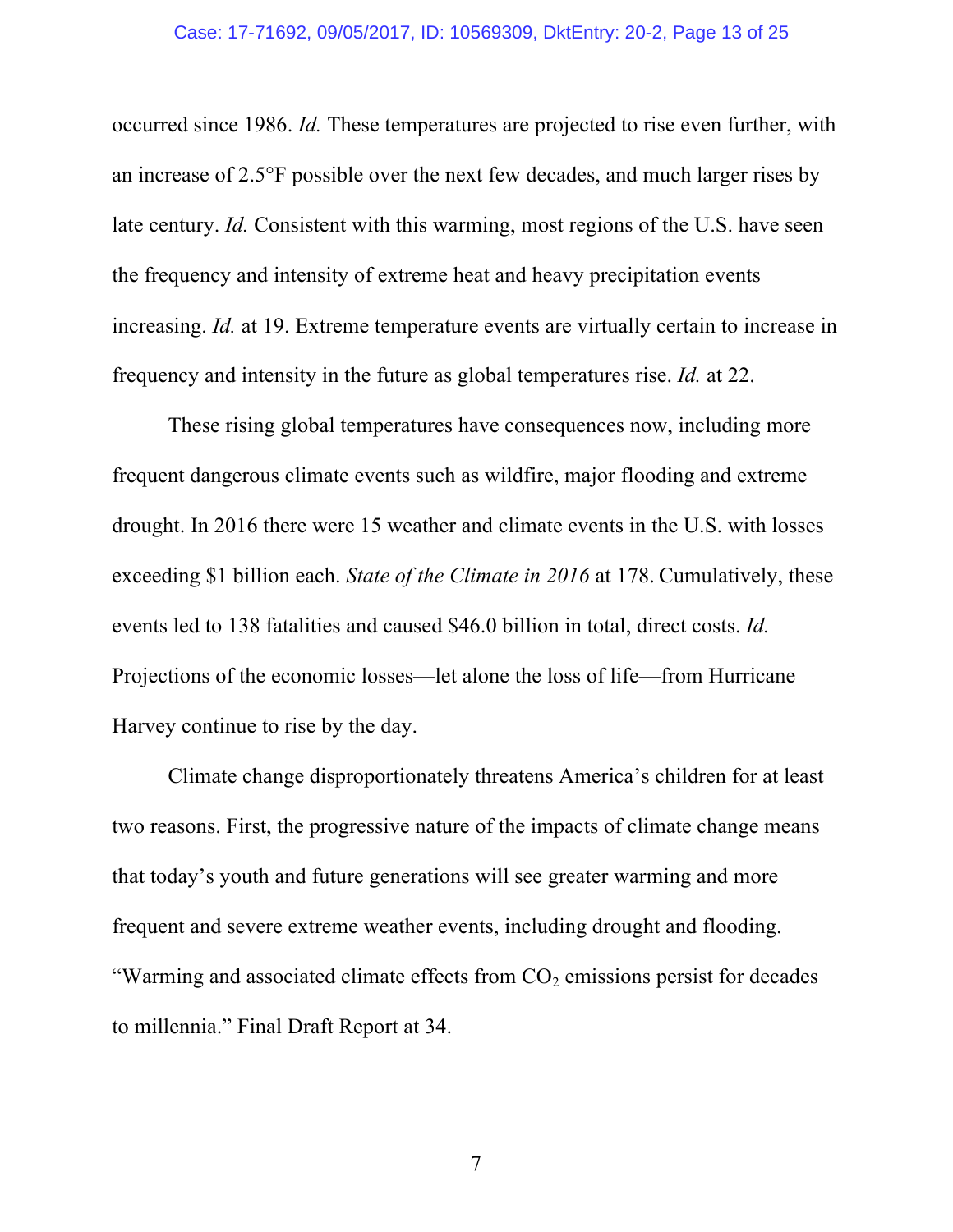Second, the unique life phase of childhood leaves children especially vulnerable to the impacts of climate change. According to the U.S. Environmental Protection Agency ("EPA"), "Children are especially vulnerable to the impacts of climate change because of (1) their growing bodies; (2) their unique behaviors and interactions with the world around them; and (3) their dependency on caregivers." EPA, FACT SHEET: CLIMATE CHANGE AND THE HEALTH OF CHILDREN 1 (May 2016). Children suffer directly from longer and more severe heat waves. Children are more vulnerable than adults to pollution from burning fossil fuels, exacerbated by climate change. *See* American Academy of Pediatrics Council on Environmental Health, *Policy Statement on Global Climate Change and Children's Health*, 136 PEDIATRICS, no. 5, at 994 (2015). Childhood asthma and allergies result from changes in distribution and seasonality of plants and increased frequency of severe wildfires. Children will also suffer most from displacement due to rising sea levels and extreme weather events as access to education, health care, and nutrition are disrupted. *Id.* 

Although the children of America will experience disproportionate harm from climate change impacts, they have no direct representation in our government. The choices our government makes today will determine the magnitude of climate change risks beyond the next few decades. Final Draft Report at 34. By continuing to utilize and enable technologies that it knows are the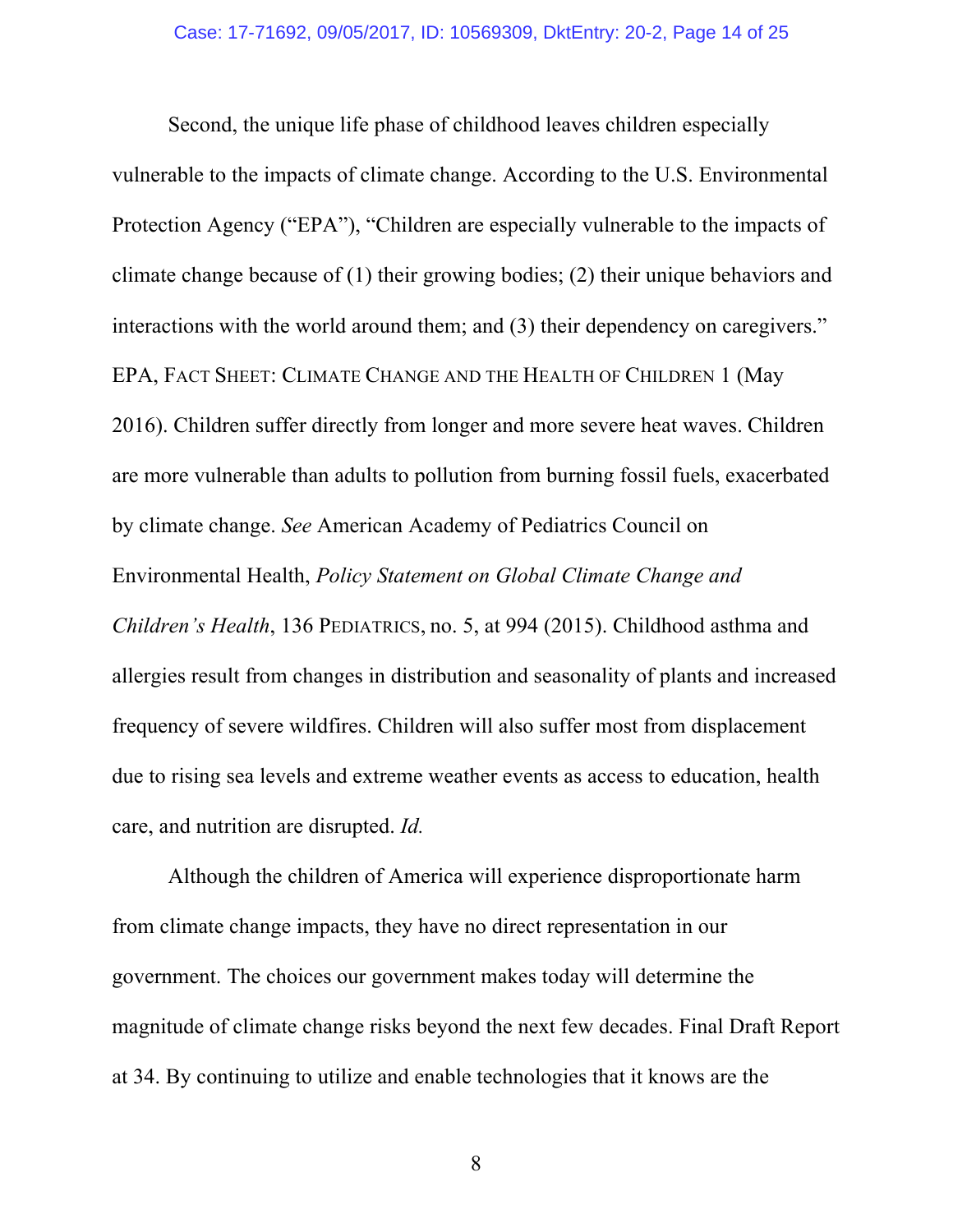#### Case: 17-71692, 09/05/2017, ID: 10569309, DktEntry: 20-2, Page 15 of 25

primary drivers of climate change, our federal government jeopardizes our children's future existence. Yet children do not have rights of participation in our political process where the decisions are being made that will determine whether our nation will continue to sustain them. As the District Court noted, "the majority of youth plaintiffs are minors who cannot vote and must depend on others to protect their political interests." Dkt. 83 at 16.

Here the legislative and executive branches have actively infringed upon the fundamental liberties of the Youth Plaintiffs, and so the judiciary must fulfill its role to serve as a check and balance to protect the rights of these individuals. *Bowsher v. Synar*, 478 U.S. 714, 721 (1986) ("The declared purpose of separating and dividing the powers of government, of course, was to diffuse power the better to secure liberty."). Given the urgency of climate change and the disproportionate harms that children will suffer from it, the courts should act to fulfill this vital function to safeguard individual liberties, and allow the merits of these important issues to be developed and decided through the trial process.

## **B. The District Court is Acting in Its Proper Role as a Check and Balance on the Political Branches of Government and to Determine the Facts of the Case.**

Courts have historically exercised jurisdiction to determine the constitutional rights of children. "A child, merely on account of his minority, is not beyond the protection of the Constitution." *Bellotti v. Baird*, 443 U.S. 622, 633 (1979)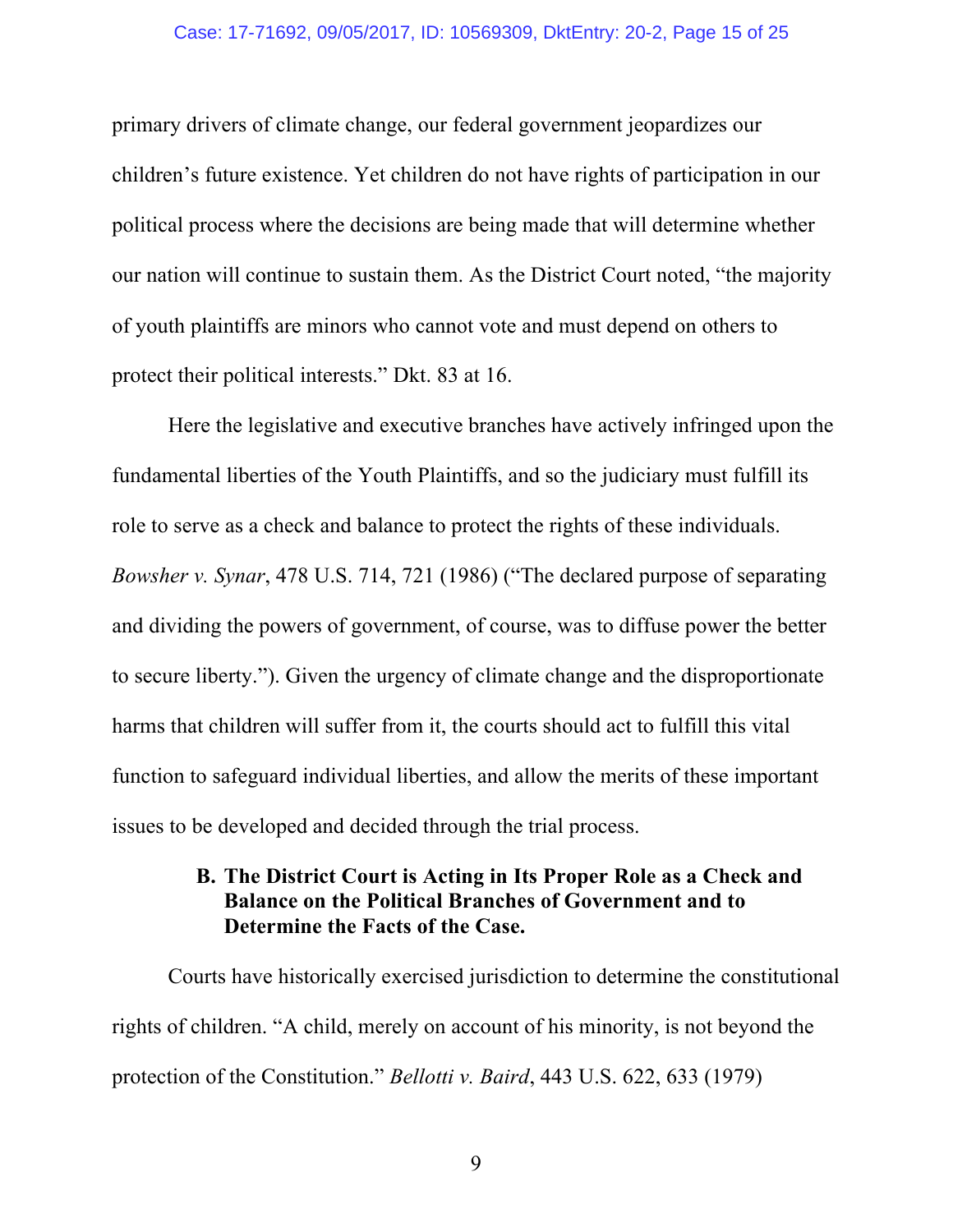(plurality opinion). For example, the Supreme Court has found that children have the right to notice and counsel under the Equal Protection Clause of the Fourteenth Amendment. *See In re Gault*, 387 U.S. 1 (1967). Students, both in and out of school, have First Amendment rights. *Tinker v. Des Moines Indep. Cmty. Sch. Dist.*, 393 U.S. 503, 511 (1969). Children may not be deprived of certain property interests without due process. *See Goss v. Lopez*, 419 U.S. 565, 574 (1975) (finding right to a public education is a property interest, protected by the Due Process Clause). And children are entitled to protections under the Eighth Amendment, which "reaffirms the duty of the government to respect the dignity of all persons." *Roper v. Simmons*, 543 U.S. 551, 560 (2005) (ruling that execution of persons under the age of eighteen would be cruel and unusual punishment).

In recognizing the rights of children, courts have relied on both the autonomy rights of children and their special vulnerability to deprivations of liberty or property interests by the State. In *Bellotti*, the Court noted that the "Court's concern for the vulnerability of children is demonstrated in its decisions dealing with minors' claims to constitutional protection against deprivations of liberty or property interests by the State." 443 U.S. at 634. These Youth Plaintiffs are vulnerable to deprivations of liberty by the government because they must rely on others to advocate for them, and at the same time are directly impacted by the sovereign's decisions and actions in furthering and responding to climate change.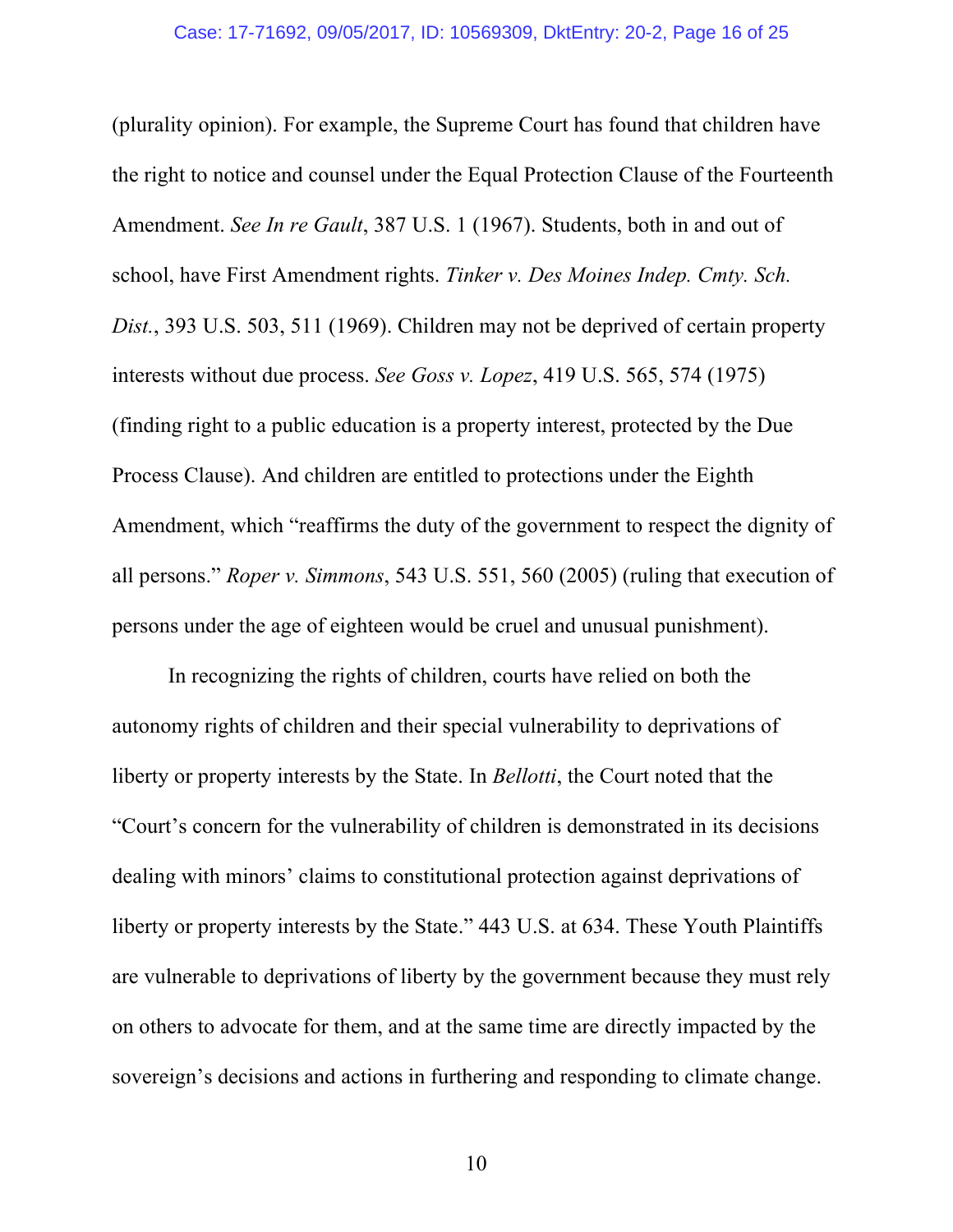"The nature of injustice is that we may not always see it in our own times."

*Obergefell v. Hodges*, 135 S. Ct. 2584, 2598 (2015). Climate change presents one of those injustices, and the Youth Plaintiffs assert "a claim to liberty [that] must be addressed." *Id.*

## **1. The District Court Properly Recognized Plaintiffs' Standing.**

Not only have the Plaintiffs met the requirements for Article III standing under *Lujan v. Defenders of Wildlife*, 504 U.S. 555 (1992) and related cases,<sup>5</sup> there are also strong prudential reasons supporting the District Court's standing determination in this case.

First, the Youth Plaintiffs' claims are rooted in a diminishment of their voice in representational government. The executive and legislative branches of the federal government are making decisions today that discount the future and exploit future generations. Youth have no voice in these decisions—elected representatives are not accountable to youth who did not elect them. Voting is an exercise in free expression, which is highly personal and therefore by necessity must be carried out by the individual and not by proxy. Sonja C. Grover, YOUNG PEOPLE'S HUMAN RIGHTS AND THE POLITICS OF VOTING AGE 66-69 (2011). "The conception of political equality from the Declaration of Independence, to Lincoln's

 <sup>5</sup> *Amici* refer the Court to the *Amicus Curiae* brief submitted by Earthrights for a full discussion of standing.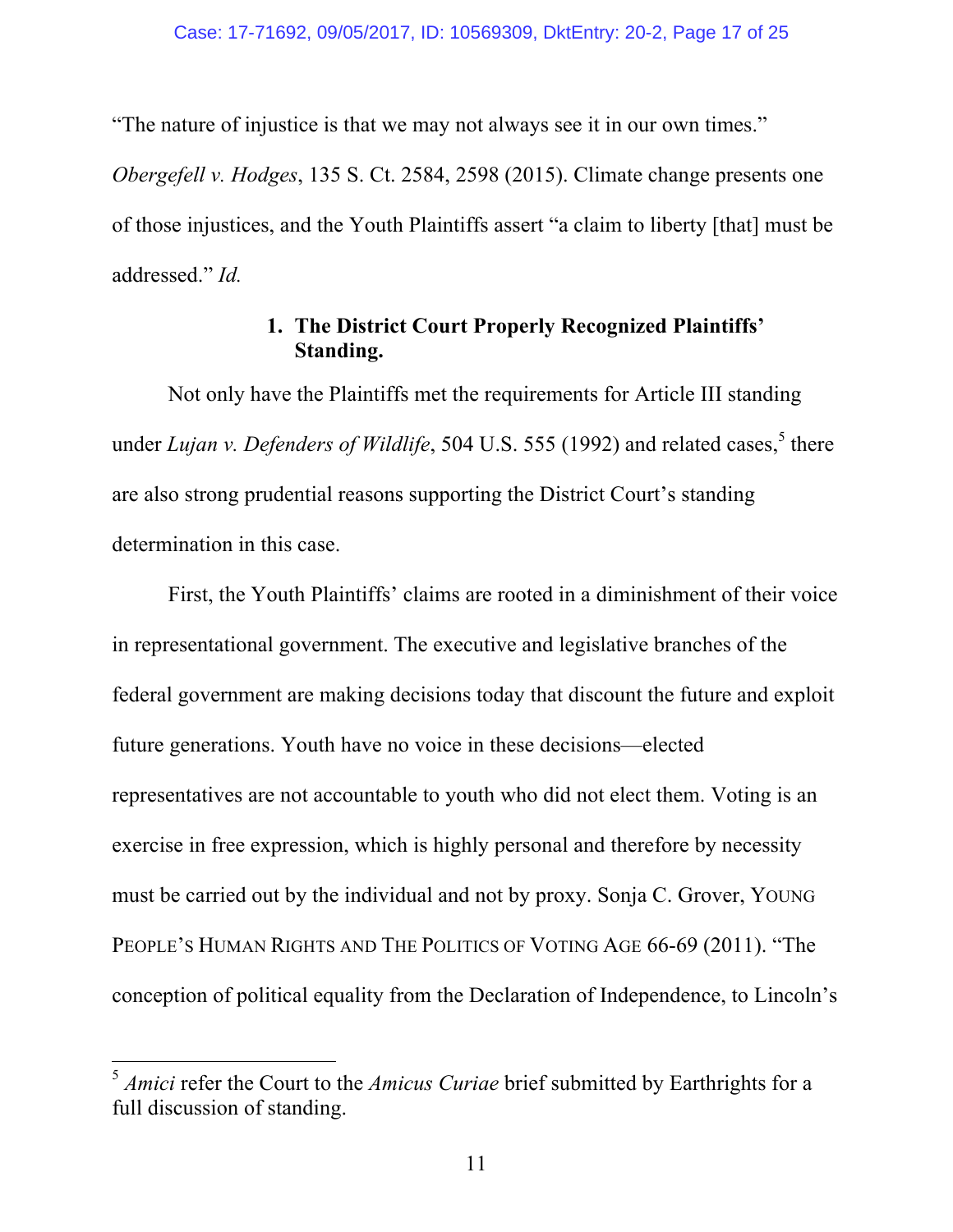#### Case: 17-71692, 09/05/2017, ID: 10569309, DktEntry: 20-2, Page 18 of 25

Gettysburg Address, to the Fifteenth, Seventeenth, and Nineteenth Amendments can mean only one thing—one person, one vote." *Gray v. Sanders*, 372 U.S. 368, 381 (1963). The political franchise of voting is "regarded as a fundamental political right, because [it is] preservative of all rights." *Yick Wo v. Hopkins*, 118 U.S. 356, 370 (1886). Without the ability to vote, Plaintiffs' rights are more often and more easily violated when the political branches make decisions about climate change.

The Youth Plaintiffs' voices in representational government are diminished by their inability to vote for people who will protect their interests. As a result, the Plaintiffs fall within a minority class, to be protected by the courts from the impositions of the majority. *See* John Edward Davidson, *Tomorrow's Standing Today*, 28 COLUM. J. ENVTL. L. 185, 215 (2003) (arguing that youth without a vote are akin to a political minority, unable to pursue their goals through the political process). *See also*, Antonin Scalia, *The Doctrine of Standing as an Essential Element of the Separation of Powers*, 27 SUFFOLK U. L. REV. 881, 895 (1983) (framing standing as requiring a plaintiff to establish a "basis for concern that the majority is suppressing or ignoring the rights of a minority that wants protection," justifying judicial intervention.). "[T]he class of those litigants who allege that their own constitutional rights have been violated, and who at the same time have no effective means other than the judiciary to enforce these rights, must be able to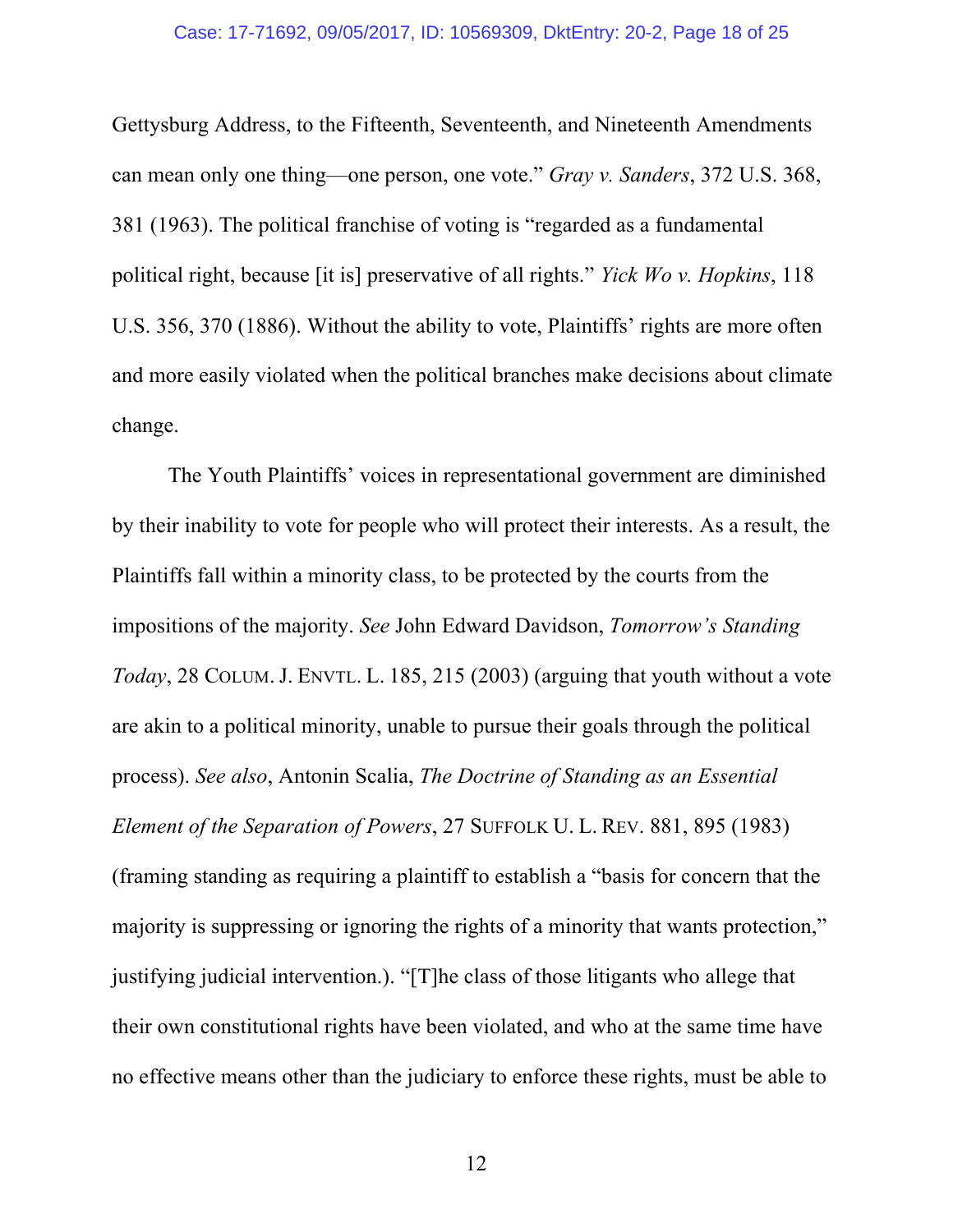invoke the existing jurisdiction of the courts for the protection of their justiciable constitutional rights." *Davis v. Passman*, 442 U.S. 228, 242 (1979).

Second, Plaintiffs' cause, "arising . . . in Equity," is a matter properly before the court under Article III, Section 2 of the U.S. Constitution. Since *Ex Parte Young*, courts have recognized actions seeking injunctive relief for violations of the Constitution, even where there is no express statutory authority for such relief. 209 U.S. 123 (1908). *See also Davis*, 442 U.S. at 242 (recognizing "established practice for this Court to sustain the jurisdiction of federal courts to issue injunctions to protect rights safeguarded by the Constitution . . . ." (quoting *Bell v. Hood*, 327 U.S. 678, 684 (1946)).). The equitable powers of the federal district courts include "a practical flexibility" in shaping remedies. *Brown v. Bd. of Educ.*, 349 U.S. 294, 300 (1955). Equity's flexibility also allows the courts to respond to unforeseen circumstances—that is, new threats like severe climatic changes caused by human activity that were neither contemplated nor predicted by the drafters of the Constitution. *See* Davidson, *supra* at 199-200; WILLIAM BLACKSTONE, 1 COMMENTARIES at 34 (Bernard C. Gavit ed., 1941). The District Court here is properly exercising its jurisdiction to determine whether the as-yet undetermined facts of this case support a finding of violations of constitutional rights, including well-established unenumerated rights and the right to a climate system capable of sustaining human life.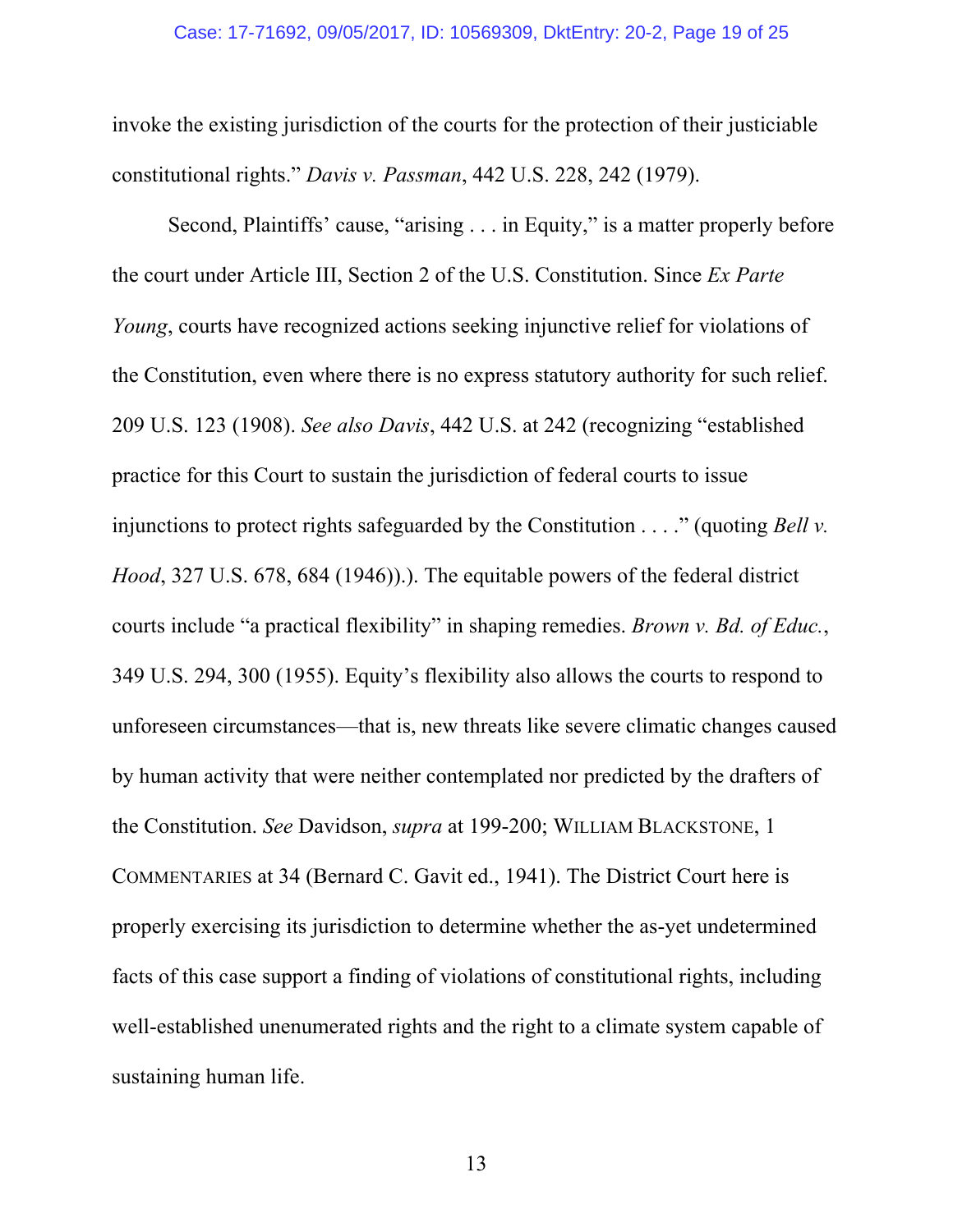Third, recognizing Plaintiffs' standing in this case supports the separation of powers doctrine. Defendants rely on *Allen v. Wright*, 468 U.S. 737 (1984) in asserting otherwise. Pet. at 12. In *Allen*'s plurality opinion, the Court denied standing to plaintiffs because they failed to allege that their children had been the victims of discriminatory exclusion from the schools whose tax exemptions they challenged as unlawful. *Allen*, 468 U.S. at 746. In determining that the plaintiffs' alleged injury was not "fairly traceable" to the government's actions, the Court framed the law of standing as "built on a single basic idea—the idea of separation of powers." *Id.* at 752.<sup>6</sup> Noting that the standing inquiry requires careful examination of a complaint's allegations, the Court explained:

These questions and any others relevant to the standing inquiry must be answered by reference to the Art. III notion that federal courts may exercise power only "in the last resort, and as a necessity," *Chicago & Grand Trunk R. Co. v. Wellman*, 143 U.S. 339, 345 (1892), and only when adjudication is "consistent with a system of separated powers and [the dispute is one] traditionally thought to be capable of resolution through the judicial process," *Flast v. Cohen*, 392 U.S. 83, 97 (1968).

## *Id.*

Here, the Plaintiffs have alleged "a specific threat of being subject to the challenged practices" and do not seek to present "general complaints about the way in which government goes about its business." *Id.* at 760. As noted by Magistrate

<sup>&</sup>lt;sup>6</sup> In their dissenting opinions, Justices Brennan, Stevens, and Blackmun disagreed with the plurality's conclusions regarding standing both as to the injury alleged and the impact of separation of powers on the standing analysis. *See id.* at 766, 783.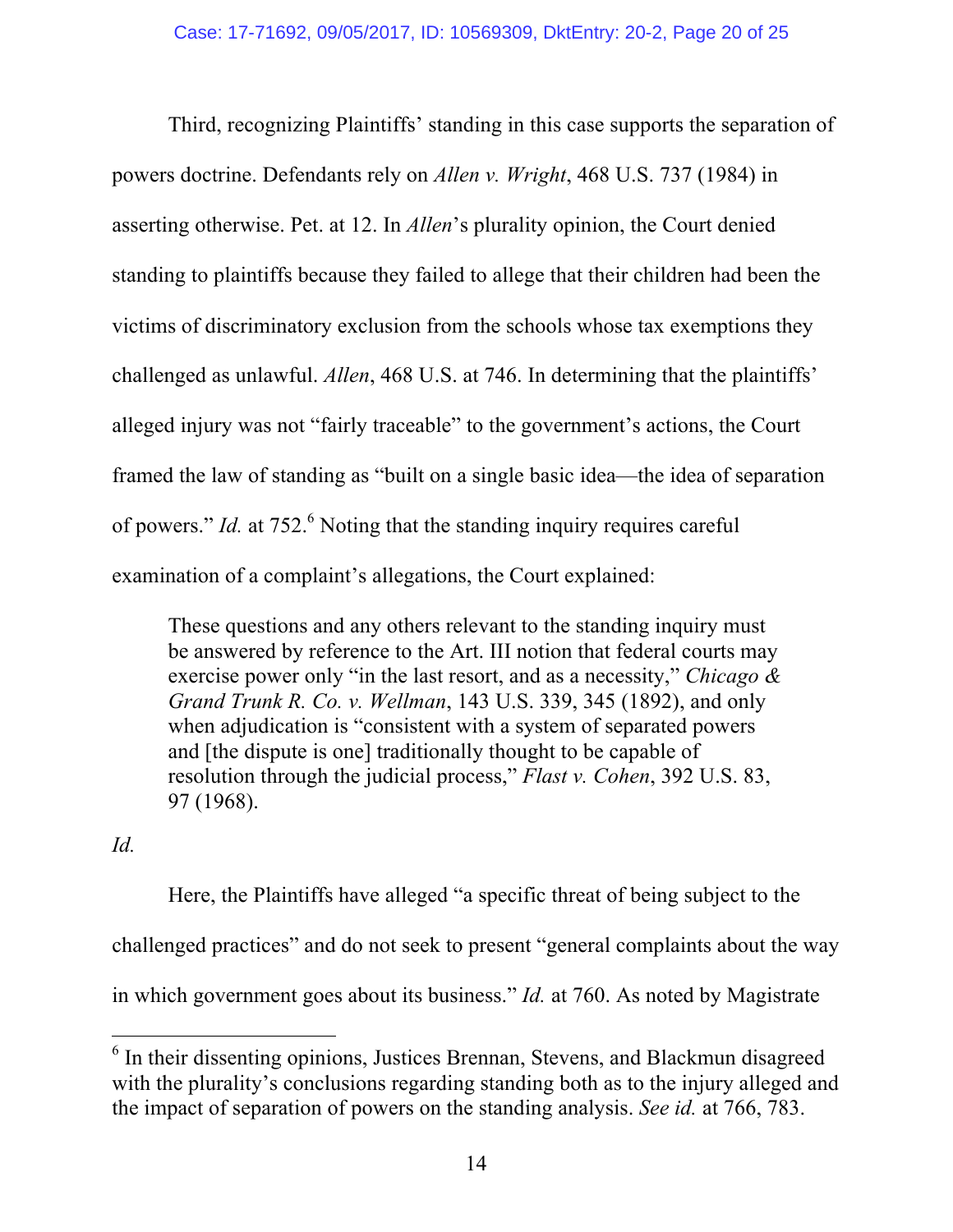Coffin, the separation of powers calls upon the court to decide the merits of this case:

[T]he intractability of the debates before Congress and state legislatures and the alleged valuing of short term economic interest despite the cost to human life, necessitates a need for the courts to evaluate the constitutional parameters of the action or inaction taken by the government. This is especially true when such harms have an alleged disparate impact on a discrete class of society.

Dkt. 68 at 8. With no relief available to the Plaintiffs through the other branches of government, their case falls squarely within the "necessity" and "last resort" requirements espoused by the Court in *Allen*.

## **2. The District Court is the Proper Venue to Resolve Discovery Disputes.**

Defendants assert, under the second *Bauman* factor, that a later appeal would not provide an effective remedy for the "burden and cost" of complying with discovery requests it deems intrusive and inappropriate. Pet. at 33 (citing *Bauman v. U.S. Dist. Ct.*, 557 F.2d 650 (9th Cir. 1977)). Defendants' petition essentially asks this Court to agree that the discovery Plaintiffs seek is inappropriate. But as Plaintiffs have pointed out, the District Court has not yet had occasion to issue any discovery orders. *See* Doc. 14 at 5-11. Defendants have not challenged any discovery requests; Plaintiffs have not sought to compel any productions.

"It is the function of the District Court rather than the Court of Appeals to determine the facts . . . ." *Murray v. U.S.*, 487 U.S. 533, 543 (1988). This Court has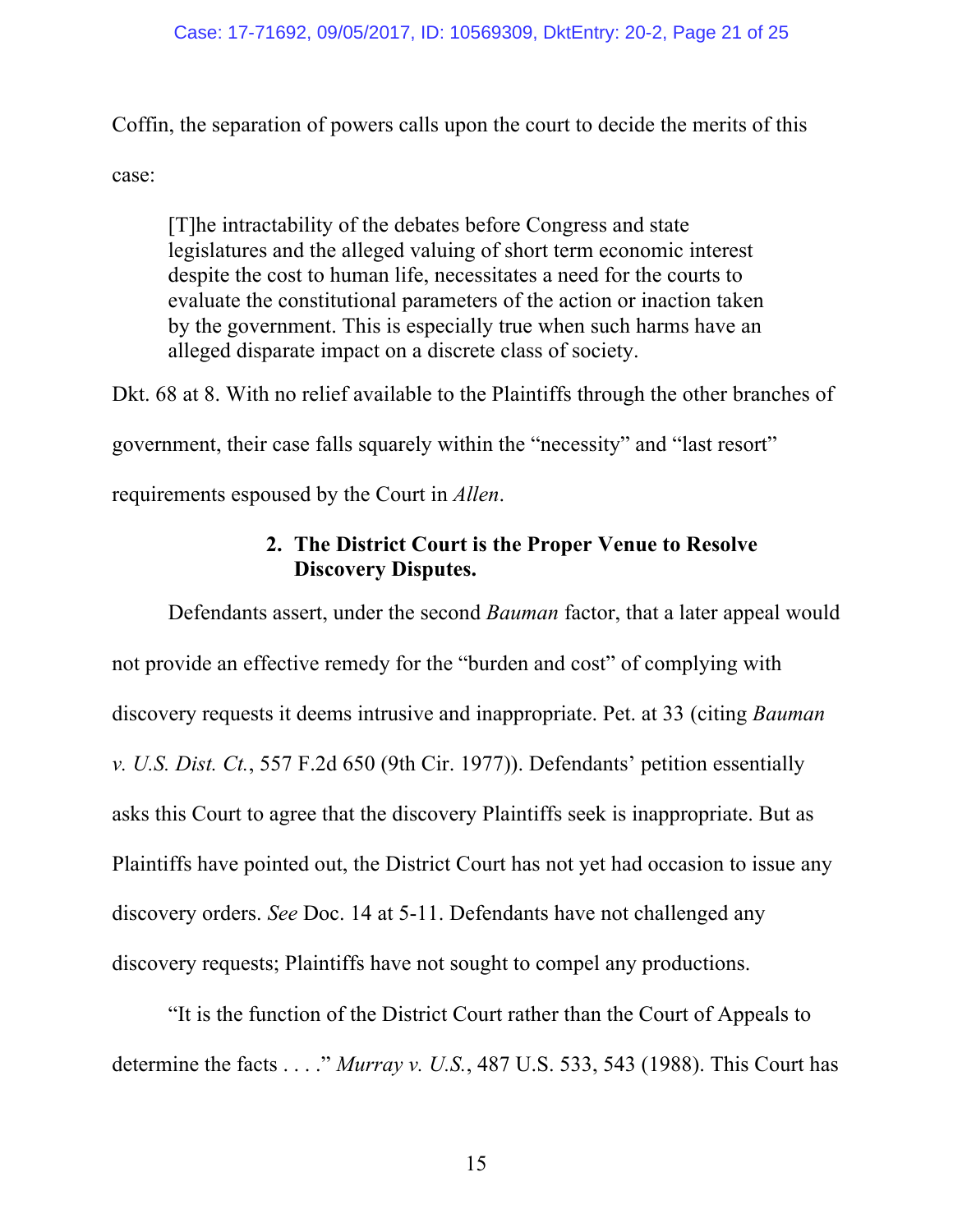recognized that courts of appeals "cannot afford to become involved with the daily details of discovery," although they may rely on mandamus to review discovery orders "when particularly important interests are at stake." *Perry v.* 

*Schwarzenegger*, 591 F.3d 1147, 1156-57 (9th Cir. 2010). Matters not raised in the district court will not ordinarily be considered on appeal, as the appellate court's role is not inquisitorial. *United States v. Choate*, 576 F.2d 165, 178 (9th Cir. 1978). Here, the District Court has expressed its intent to continue to manage the discovery process, including through limiting the scope of discovery and through bifurcating the trial. Dist. Ct. Ltr. at 2-3 (Aug. 25, 2017) (Doc. 12). Before the District Court has had the opportunity to address the issue, it is premature for Defendants to ask by way of this Petition for this Court to order that discovery be limited or foreclosed.

#### **C. Conclusion**

Defendants have failed to demonstrate errors and conditions necessary to invoke "extraordinary" remedy of mandamus. *Perry*, 591 F.3d at 1156. As explained by the District Court, "permitting this case to proceed to trial will produce better results on appeal by distilling the legal and factual questions that can only emerge from a fully developed record." Doc 12 at 2. The courts have a duty to safeguard individuals' rights where the other branches have failed to do so. These Youth Plaintiffs are reliant on the judicial branch to declare their rights, and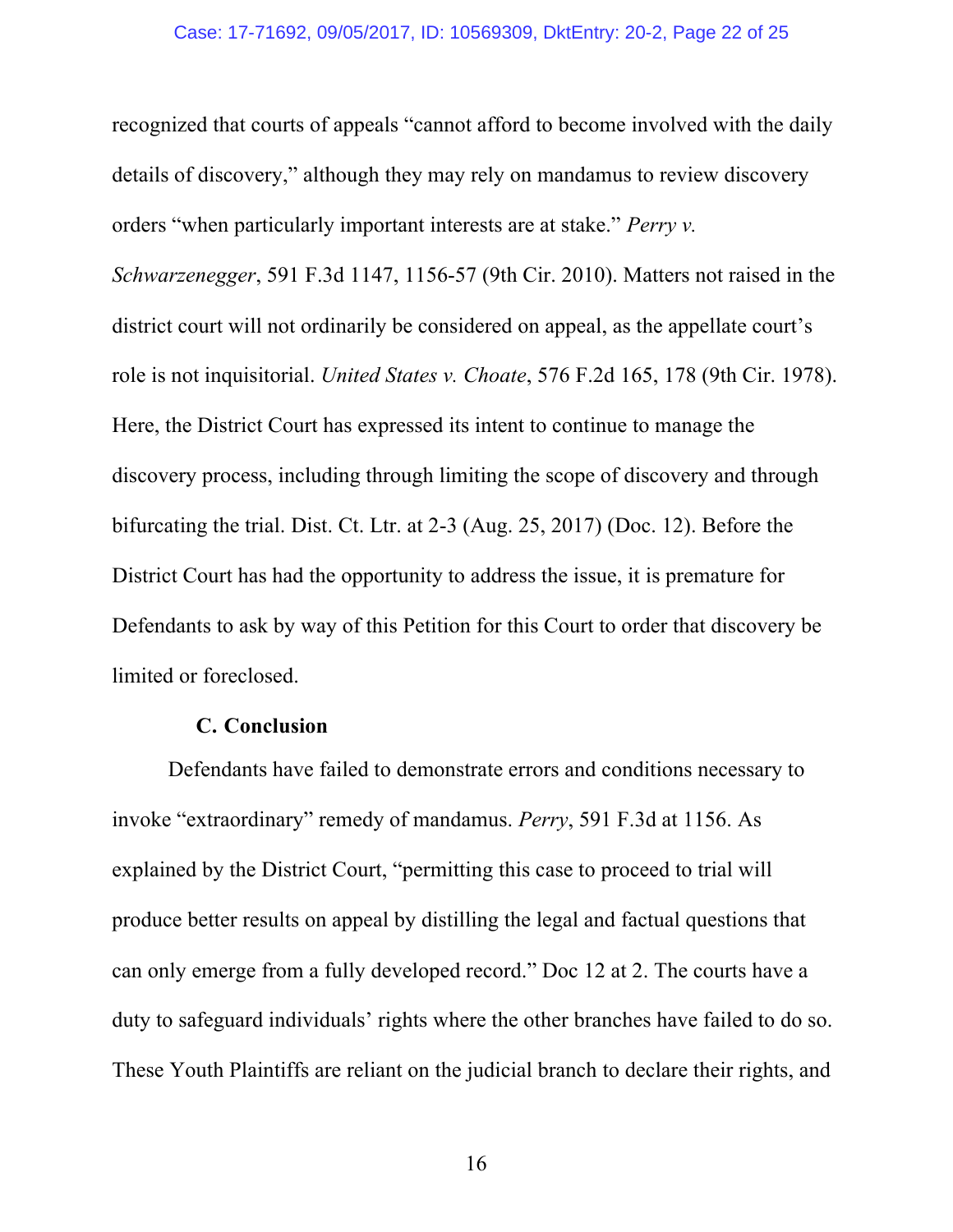#### Case: 17-71692, 09/05/2017, ID: 10569309, DktEntry: 20-2, Page 23 of 25

the District Court is the proper venue to develop the case record and decide the merits of these "vitally important issues." *Id.* at 3. *Amici Curiae* respectfully request that this Court deny Defendants' Petition.

Dated: September 5th, 2017.

/s/Courtney B. Johnson Courtney B. Johnson (OR Bar 077221) **CRAG LAW CENTER** 917 SW Oak Street, Ste. 417 Portland Oregon, 97205 Tel: (503) 525-2728 courtney@crag.org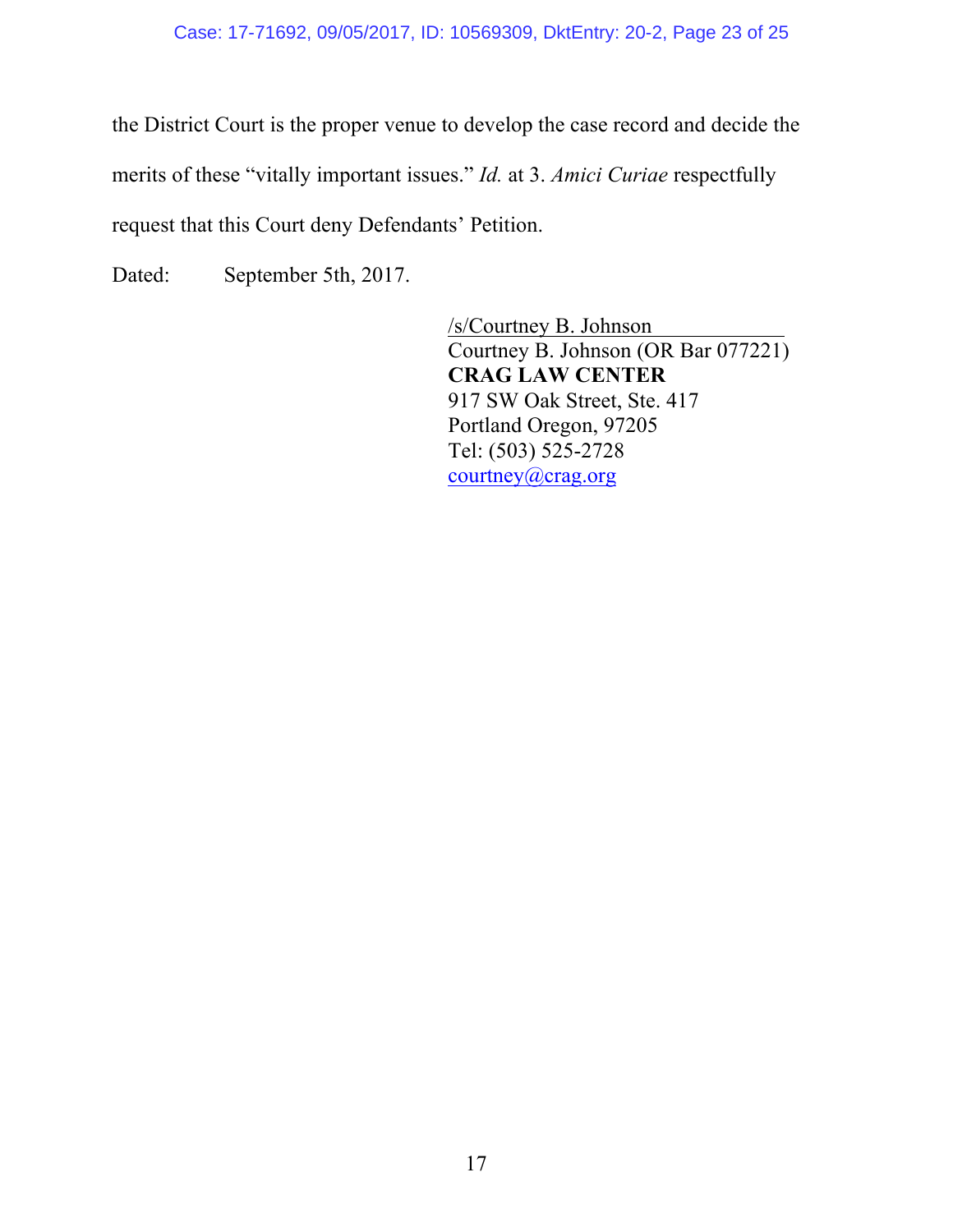## **CERTIFICATE OF BRIEF LENGTH**

Pursuant to Ninth Circuit Rule 29-2, I certify that this brief complies with the length limits permitted by Federal Rule of Appellate Procedure 29(a)(5) and contains 3868 words. The brief's type size and typeface comply with Fed. R. App.

P.  $32(a)(5)$  and (6).

Dated: September 5, 2017

/s/Courtney B. Johnson Courtney B. Johnson (OR Bar 077221) **CRAG LAW CENTER** 917 SW Oak Street, Ste. 417 Portland Oregon, 97205